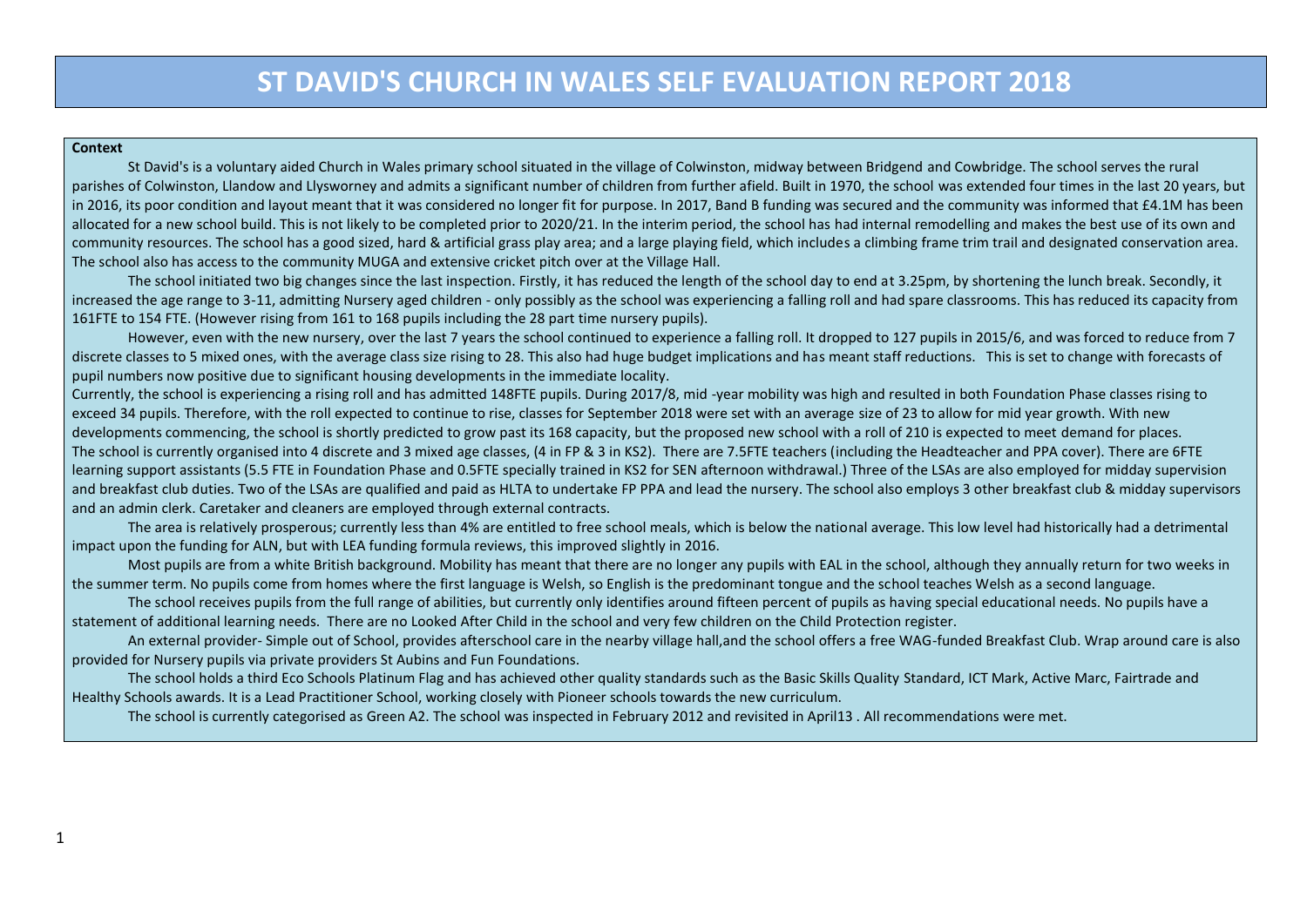| <b>KQ1: STANDARDS</b>                                                                                                                                                                                                                                                                                                                                                                                                                                                                                                                                                                                                                                                                                                                                                                                                                                                                                                                                                                                                                                                                                                                                                                                                                                                                                                                                                                                                                                                                                                                                                                                                                                                                                                                                                                                                                                                                                                                                                                                                                                                                                                                                                                                                                                                                                                                                                                                                                                                                                                                                                                                                                                                                                                                                                                                                                                                                                                                                                                                                                                                                                 |                                                                                                                                                                                                                                                                                                                                                                                                                                                                                                                                                                                        |
|-------------------------------------------------------------------------------------------------------------------------------------------------------------------------------------------------------------------------------------------------------------------------------------------------------------------------------------------------------------------------------------------------------------------------------------------------------------------------------------------------------------------------------------------------------------------------------------------------------------------------------------------------------------------------------------------------------------------------------------------------------------------------------------------------------------------------------------------------------------------------------------------------------------------------------------------------------------------------------------------------------------------------------------------------------------------------------------------------------------------------------------------------------------------------------------------------------------------------------------------------------------------------------------------------------------------------------------------------------------------------------------------------------------------------------------------------------------------------------------------------------------------------------------------------------------------------------------------------------------------------------------------------------------------------------------------------------------------------------------------------------------------------------------------------------------------------------------------------------------------------------------------------------------------------------------------------------------------------------------------------------------------------------------------------------------------------------------------------------------------------------------------------------------------------------------------------------------------------------------------------------------------------------------------------------------------------------------------------------------------------------------------------------------------------------------------------------------------------------------------------------------------------------------------------------------------------------------------------------------------------------------------------------------------------------------------------------------------------------------------------------------------------------------------------------------------------------------------------------------------------------------------------------------------------------------------------------------------------------------------------------------------------------------------------------------------------------------------------------|----------------------------------------------------------------------------------------------------------------------------------------------------------------------------------------------------------------------------------------------------------------------------------------------------------------------------------------------------------------------------------------------------------------------------------------------------------------------------------------------------------------------------------------------------------------------------------------|
| Self Evaluation: 1 (previously 2 categorisation)                                                                                                                                                                                                                                                                                                                                                                                                                                                                                                                                                                                                                                                                                                                                                                                                                                                                                                                                                                                                                                                                                                                                                                                                                                                                                                                                                                                                                                                                                                                                                                                                                                                                                                                                                                                                                                                                                                                                                                                                                                                                                                                                                                                                                                                                                                                                                                                                                                                                                                                                                                                                                                                                                                                                                                                                                                                                                                                                                                                                                                                      |                                                                                                                                                                                                                                                                                                                                                                                                                                                                                                                                                                                        |
| 1.1 Standards & Progress Overall                                                                                                                                                                                                                                                                                                                                                                                                                                                                                                                                                                                                                                                                                                                                                                                                                                                                                                                                                                                                                                                                                                                                                                                                                                                                                                                                                                                                                                                                                                                                                                                                                                                                                                                                                                                                                                                                                                                                                                                                                                                                                                                                                                                                                                                                                                                                                                                                                                                                                                                                                                                                                                                                                                                                                                                                                                                                                                                                                                                                                                                                      | <b>Evidence</b>                                                                                                                                                                                                                                                                                                                                                                                                                                                                                                                                                                        |
| In depth analysis of a range of cross-referenced data demonstrates that 2018 standards and progress in Core subjects are good to excellent. The<br>school sets very ambitious targets (Q1/Q2) and staff work very hard to meet them (sometimes exceeding with the help of specific interventions).<br>Externally (cluster & CSC) moderated annual End of Key Stage Teacher Assessments (TA) in both Foundation Phase (FP) and Key Stage 2 (KS2) were<br>maintained or improved, comparing favourable with Wales, Consortia and LEA standards. (All Wales Core Data Set)<br>Over the past five years, standards have fluctuated, but have been significantly affected by mobility and SEN in small cohorts rather than specific<br>trends in any core subject.<br>Accuracy of 2018 TA was reflected in annual Y2-6 Wales National Test data (WNT), again comparing favourably with LEA and Central South<br>Consortia, particularly at the more-able end.<br>Externally analysed Value-Added (VA) data (FFT high target expectations to actual analysis and FPP Baseline progress to end of FP & KS2)<br>demonstrates percentages of pupils making above expected progress often higher than Wales, LEA or Consortia.<br>Internal termly individual pupil value-added data collections (core subject indicators) and standardised tests (ie Reading/Spelling/Big<br>Write/CLIC/non-verbal NV Reasoning) demonstrate steady progress in each class/year group, often with above expected progress.<br>Senior Management Team (SMT) and external Work Scrutiny (Challenge Advisor/SIG/Church Cluster/Peer Evaluations), and internal Listening to<br>Learners about achieving learning goals/targets, also evidence this progress.<br>These standards are also reflected in the schools year on year success in competitions such as English Speaking Union Public Debates; MAT Maths<br>Challenges; Story Writing; Sports (Swimming, Netball, Football, Tennis); Welsh CwisDwluDarllen; as well as the wealth of individual awards for<br>regional and national achievement in wider sports (Gymnastics, Sailing, Martial Arts, Rock Climbing, Equestrian Decathlon, Cross-Country,<br>Lifesaving), music, dance and drama.<br>Standards in Foundation subjects are also usually high. In 2017, over 90% pupils achieved L4+ in nearly all KS2 national curriculum areas (including<br>RE), except Music at 64% (previously 59%). This appeared to fall in 2018, but mobility, combined with cautious levelling is a factor. Focus on<br>creativity at pupil planning level to address any areas identified by subject coordinators.<br>Class observations and listening to learners also confirm than nearly all pupils make good progress.<br>Areas identified for improvement: writing at expected level, although comparing well to Wales & CSC, is below LEA levels and not on a par with<br>oracy & reading-this was also a gender/ALN issue for the 2018 cohort. (Write Stuff to be fully integrated at whole school level alongside literacy<br>interventions and focus on pupil-led planning.) | SIMS numbers on roll<br>FP & KS2 Comparative Reports<br>AWCDS with FSM Family<br>Benchmarking<br><b>CSC Data Pack with Commentary</b><br>(includes VA and WNT)<br>LEA analysis of NV to WNT data,<br>FFT Reports<br>National Test Benchmarking data<br><b>INCERTS TA</b><br>Termly VA Excel spreadsheet on Hwb,<br>L2L & Book Scrutiny reports<br>Securing Accountability Moderation<br>Reports<br>Termly standardised test Excel<br>spreadsheets<br>HT Reports to GB Target Analysis<br><b>Twitter Feed</b><br>Merit Assembly Worship<br>PM class observations reports & video<br>obs |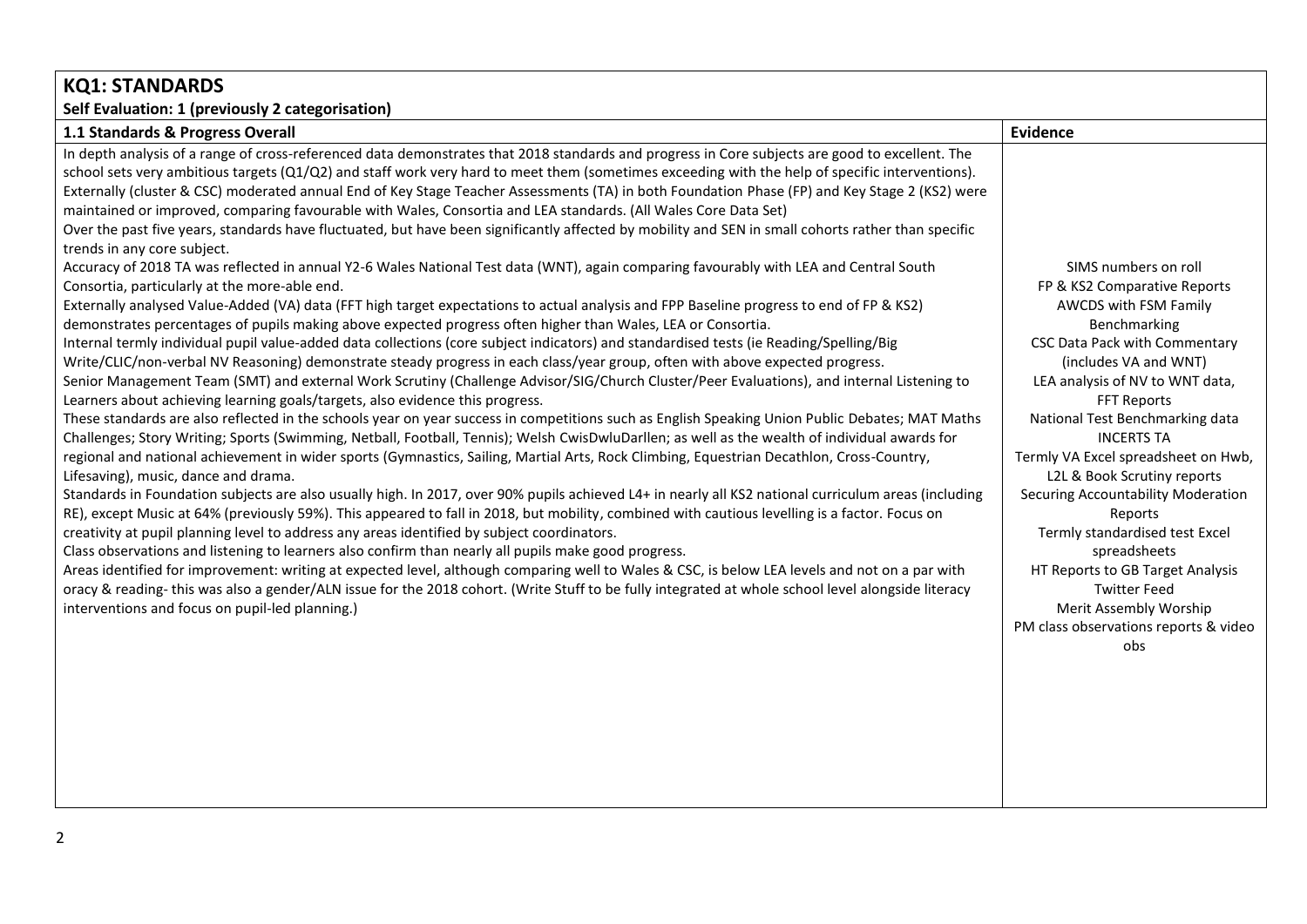| 1.2 Standards and progress of specific groups                                                                                                                                                                                                                                                                                                                                                                                                                                                                                                                                                                                                                                                                                                                                                                                                                                                                                                                                                                                                                                                                                                                                                                                                                                                                                                                                                                                                                                                                                                                                                                                                                                                                                                                                                                                                                                                                                                                                                                                                                                                                                                                                                                                                                                                                                                                                                                                                                                                                                                                                                                                                                                                                                                                                                                                                                                                                                                                                                                                                                                                                                                                                                                                                                                                                                                                                                                                                                                                                                                                                                                                                                                                                                                                                                                                                                                                                                                                                                       |                                                                                                                                                                                                      |
|-----------------------------------------------------------------------------------------------------------------------------------------------------------------------------------------------------------------------------------------------------------------------------------------------------------------------------------------------------------------------------------------------------------------------------------------------------------------------------------------------------------------------------------------------------------------------------------------------------------------------------------------------------------------------------------------------------------------------------------------------------------------------------------------------------------------------------------------------------------------------------------------------------------------------------------------------------------------------------------------------------------------------------------------------------------------------------------------------------------------------------------------------------------------------------------------------------------------------------------------------------------------------------------------------------------------------------------------------------------------------------------------------------------------------------------------------------------------------------------------------------------------------------------------------------------------------------------------------------------------------------------------------------------------------------------------------------------------------------------------------------------------------------------------------------------------------------------------------------------------------------------------------------------------------------------------------------------------------------------------------------------------------------------------------------------------------------------------------------------------------------------------------------------------------------------------------------------------------------------------------------------------------------------------------------------------------------------------------------------------------------------------------------------------------------------------------------------------------------------------------------------------------------------------------------------------------------------------------------------------------------------------------------------------------------------------------------------------------------------------------------------------------------------------------------------------------------------------------------------------------------------------------------------------------------------------------------------------------------------------------------------------------------------------------------------------------------------------------------------------------------------------------------------------------------------------------------------------------------------------------------------------------------------------------------------------------------------------------------------------------------------------------------------------------------------------------------------------------------------------------------------------------------------------------------------------------------------------------------------------------------------------------------------------------------------------------------------------------------------------------------------------------------------------------------------------------------------------------------------------------------------------------------------------------------------------------------------------------------------------------------|------------------------------------------------------------------------------------------------------------------------------------------------------------------------------------------------------|
| <b>Evidence</b>                                                                                                                                                                                                                                                                                                                                                                                                                                                                                                                                                                                                                                                                                                                                                                                                                                                                                                                                                                                                                                                                                                                                                                                                                                                                                                                                                                                                                                                                                                                                                                                                                                                                                                                                                                                                                                                                                                                                                                                                                                                                                                                                                                                                                                                                                                                                                                                                                                                                                                                                                                                                                                                                                                                                                                                                                                                                                                                                                                                                                                                                                                                                                                                                                                                                                                                                                                                                                                                                                                                                                                                                                                                                                                                                                                                                                                                                                                                                                                                     |                                                                                                                                                                                                      |
| The school analyses data for early identification of any trends for specific groups and targeting of interventions or support appear to have been successful.<br>Vulnerable groups are highlighted on INCERTS, which is mirrored to the termly VA spreadsheet. This means any concerns are quickly identified and addressed.<br>Generally, there are only cohort specific issues which result in fluctuating trends. Most pupils make good progress and the majority achieve very high standards.<br>Using a 3 year rolling average, the school has been in the 1st national FSM benchmarking group (0-8%) for the last 15 years. Unfortunately, in the last few years it<br>has not been in receipt of PDG (mobility after 2016 PLASC used to inform the grant).<br>FSM 2018: less than 5% FSM in the school (no PDG). End of FP & KS2 demonstrated comparable eFSM & nFSM results for expected levels. In KS2 comparable<br>results were also achieved for above expected levels. Elsewhere in school 80-100% are on target for expected standards and progress.<br>There have been no LAC or EAL pupils recorded at the school since 2015/6. EAL pupils in 2016 made excellent progress and were achieving expected to above<br>expected standards. In previous years, LAC pupils were achieving above expected standards.<br>2018 end of Key Stage did not included pupils from Ethnic Minority backgrounds. Most children from ethnic minority backgrounds make good progress towards<br>achieving expected or above levels. However, in 2017 despite external support and some closing the gap progress, pupils at end of FP failed to meet expected<br>standards. (Commentary on Data Set clarifies genuine reasons and this is no longer an issue)<br>Pupils with ALN on the Lexia & 1 <sup>st</sup> Class@Number interventions made very good progress, successfully narrowing the gap and improving national test<br>standardised scores. Y6 2018 CSI demonstrates that all pupils made expected progress despite ALN. Y2 pupils at school action made excellent progress and other<br>than mobility.<br>Pupils having ACE or child protection concerns (usually with wellbeing issues) have made good progress academically plus SELFIE / ELSA /report feedback/pupil &<br>parent questionnaires demonstrate improved well-being. Significantly, feedback from pupils new to the school is very positive.<br>Children on the MAaT register make excellent progress in expert areas, through external support, cluster working or differentiation. Pupils have been selected to<br>represent county, region and country. The school outperforms Wales, CSC & LEA at above expected levels and has also increased percentages of L6. Progress and<br>standards in Welsh were particularly impressive.<br>Gender. Like the overall whole school numbers, the proportion of boys/girls in Y2 / Y6 has fluctuated significantly over the last 8 years. 2017 and 2018 cohorts<br>had significantly higher girls in both FP & KS2, with a high percentage of boys in both year groups identified with ALN. The gender difference is not significant at<br>expected levels-even in FP one child with ALN has an impact on gender difference.<br>Areas identified for improvement: However, FP & KS2 show a downward trend in Literacy and Numeracy at above expected levels, with girls significantly<br>outperforming boys. Analysing this further reveals that the percentages relate to only 1-2 pupils in FP. In KS2, as each boy= 9.09% and each girl =5.88% the<br>difference relates to 4 pupils in Literacy, and 2 in Numeracy and Science. Unfortunately, Literacy interventions to support boys have also had an impact on girls.<br>(Boys were selected to attend football inspired writing sessions with real authors at a cluster event and all pupils are reporting increased motivation & writing<br>skills with the new Write Stuff & continued pupil-led planning initiatives.) | SIMS,<br>AWCDS 2017 & 2018,<br>CSC Summary with<br>commentary 2017 & 18<br>INCERTS & VA records,<br>SENCO Intervention<br>Impact Report,<br>Reading & Spelling Tests<br>analysis,<br>SELFIE analysis |
| 1.3 Standards and progress in skills                                                                                                                                                                                                                                                                                                                                                                                                                                                                                                                                                                                                                                                                                                                                                                                                                                                                                                                                                                                                                                                                                                                                                                                                                                                                                                                                                                                                                                                                                                                                                                                                                                                                                                                                                                                                                                                                                                                                                                                                                                                                                                                                                                                                                                                                                                                                                                                                                                                                                                                                                                                                                                                                                                                                                                                                                                                                                                                                                                                                                                                                                                                                                                                                                                                                                                                                                                                                                                                                                                                                                                                                                                                                                                                                                                                                                                                                                                                                                                | <b>Evidence</b>                                                                                                                                                                                      |
| Initiatives such as Thinking skills, Growth Mindset & pupil goals, Write Stuff, Big Maths, LNF & DCF, Becta ICT QM and 360° Audits have embedded processes that                                                                                                                                                                                                                                                                                                                                                                                                                                                                                                                                                                                                                                                                                                                                                                                                                                                                                                                                                                                                                                                                                                                                                                                                                                                                                                                                                                                                                                                                                                                                                                                                                                                                                                                                                                                                                                                                                                                                                                                                                                                                                                                                                                                                                                                                                                                                                                                                                                                                                                                                                                                                                                                                                                                                                                                                                                                                                                                                                                                                                                                                                                                                                                                                                                                                                                                                                                                                                                                                                                                                                                                                                                                                                                                                                                                                                                     | SIP 2017/8 evidence:                                                                                                                                                                                 |
| impact upon skill standards. Many pupils connect and apply their knowledge and skills in different contexts to create ideas, products or think creatively to solve<br>problems. Most pupils make good progress in relation to LNF & DCF.                                                                                                                                                                                                                                                                                                                                                                                                                                                                                                                                                                                                                                                                                                                                                                                                                                                                                                                                                                                                                                                                                                                                                                                                                                                                                                                                                                                                                                                                                                                                                                                                                                                                                                                                                                                                                                                                                                                                                                                                                                                                                                                                                                                                                                                                                                                                                                                                                                                                                                                                                                                                                                                                                                                                                                                                                                                                                                                                                                                                                                                                                                                                                                                                                                                                                                                                                                                                                                                                                                                                                                                                                                                                                                                                                            | Priority 1 Standards<br>Listening to learners                                                                                                                                                        |
| Classroom observations, listening to learners, pupil-led planning, work produced and comprehensive assessment data demonstrate high standards and good                                                                                                                                                                                                                                                                                                                                                                                                                                                                                                                                                                                                                                                                                                                                                                                                                                                                                                                                                                                                                                                                                                                                                                                                                                                                                                                                                                                                                                                                                                                                                                                                                                                                                                                                                                                                                                                                                                                                                                                                                                                                                                                                                                                                                                                                                                                                                                                                                                                                                                                                                                                                                                                                                                                                                                                                                                                                                                                                                                                                                                                                                                                                                                                                                                                                                                                                                                                                                                                                                                                                                                                                                                                                                                                                                                                                                                              | Lesson Observations                                                                                                                                                                                  |
| progression in literacy (including Welsh), numeracy, ICT & thinking skills for problem-solving. Pupils transfer these skills across the curriculum as shown by topic                                                                                                                                                                                                                                                                                                                                                                                                                                                                                                                                                                                                                                                                                                                                                                                                                                                                                                                                                                                                                                                                                                                                                                                                                                                                                                                                                                                                                                                                                                                                                                                                                                                                                                                                                                                                                                                                                                                                                                                                                                                                                                                                                                                                                                                                                                                                                                                                                                                                                                                                                                                                                                                                                                                                                                                                                                                                                                                                                                                                                                                                                                                                                                                                                                                                                                                                                                                                                                                                                                                                                                                                                                                                                                                                                                                                                                | Scrutiny of Topic Books,                                                                                                                                                                             |
| books, pupil end of year reports and Hwb e-documents. At the end of FP, during mental maths warm ups, nearly all pupils can clap while they count on in 2s, 5s                                                                                                                                                                                                                                                                                                                                                                                                                                                                                                                                                                                                                                                                                                                                                                                                                                                                                                                                                                                                                                                                                                                                                                                                                                                                                                                                                                                                                                                                                                                                                                                                                                                                                                                                                                                                                                                                                                                                                                                                                                                                                                                                                                                                                                                                                                                                                                                                                                                                                                                                                                                                                                                                                                                                                                                                                                                                                                                                                                                                                                                                                                                                                                                                                                                                                                                                                                                                                                                                                                                                                                                                                                                                                                                                                                                                                                      | End of year pupil reports                                                                                                                                                                            |
| and 10s from any given number; many pupils express views about information and details in peer's Brain Builder work, considering content, ideas, presentation,                                                                                                                                                                                                                                                                                                                                                                                                                                                                                                                                                                                                                                                                                                                                                                                                                                                                                                                                                                                                                                                                                                                                                                                                                                                                                                                                                                                                                                                                                                                                                                                                                                                                                                                                                                                                                                                                                                                                                                                                                                                                                                                                                                                                                                                                                                                                                                                                                                                                                                                                                                                                                                                                                                                                                                                                                                                                                                                                                                                                                                                                                                                                                                                                                                                                                                                                                                                                                                                                                                                                                                                                                                                                                                                                                                                                                                      | ALN Intervention reports                                                                                                                                                                             |
| organisation and the language used; during Enrichment Afternoons, many pupils talk confidently and enthusiastically about things they have made or done,                                                                                                                                                                                                                                                                                                                                                                                                                                                                                                                                                                                                                                                                                                                                                                                                                                                                                                                                                                                                                                                                                                                                                                                                                                                                                                                                                                                                                                                                                                                                                                                                                                                                                                                                                                                                                                                                                                                                                                                                                                                                                                                                                                                                                                                                                                                                                                                                                                                                                                                                                                                                                                                                                                                                                                                                                                                                                                                                                                                                                                                                                                                                                                                                                                                                                                                                                                                                                                                                                                                                                                                                                                                                                                                                                                                                                                            | Planning folders                                                                                                                                                                                     |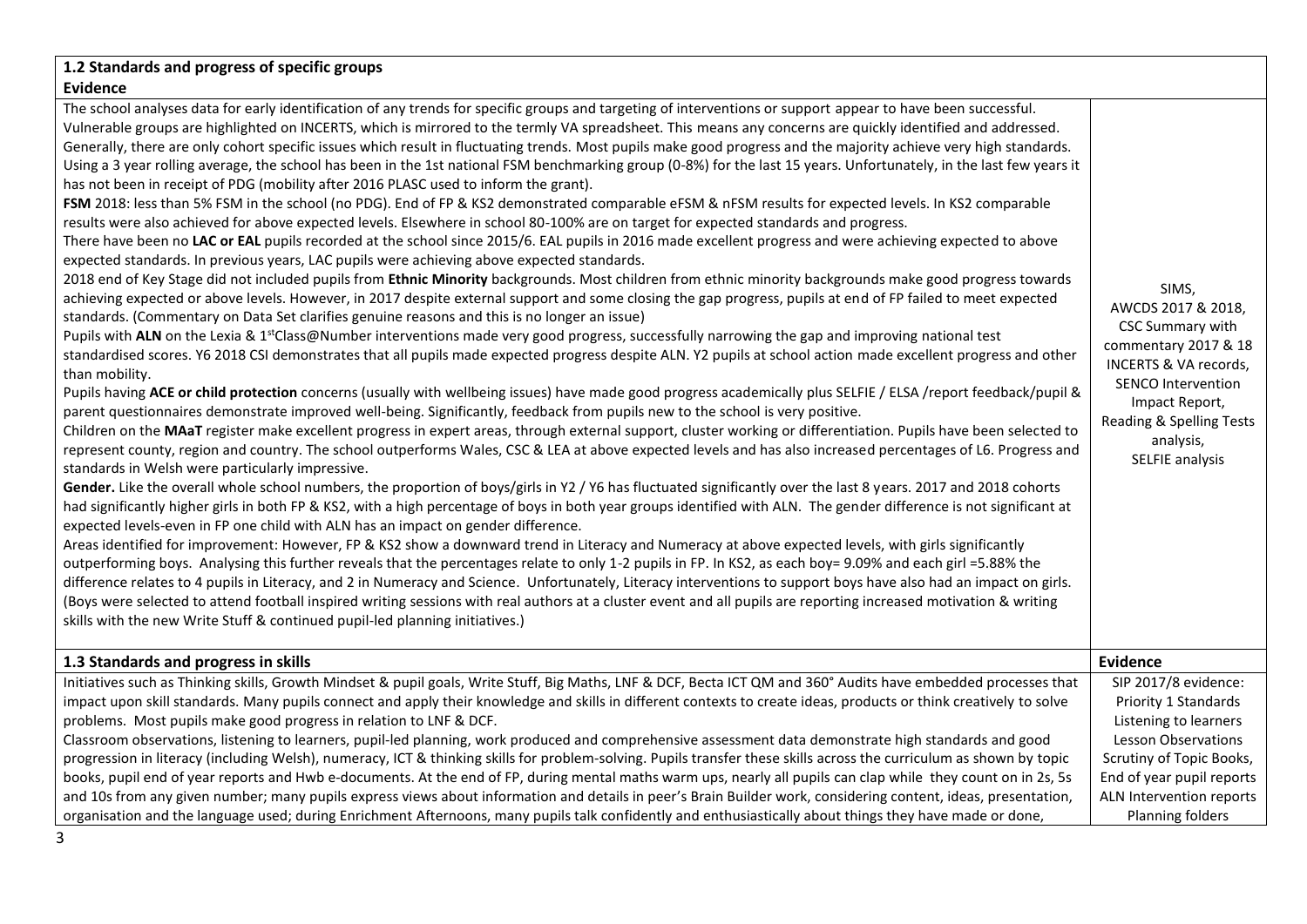| explaining the process; and nearly all enjoy using Hwb J2e collaborative platform to create or edit word processing documents to record their research. At the         | Previous planning on      |
|------------------------------------------------------------------------------------------------------------------------------------------------------------------------|---------------------------|
| end of key stage 2, most pupils express issues and ideas clearly, using specialist vocabulary and examples when presenting debate subjects; nearly all pupils can      | shared areas NAS/Hwb      |
| reflect on Write stuff strategies, edit and redraft to improve their story writing; many pupils are able to create and organise a database with a variety of fields to | e-documents,              |
| record science results; and most pupils can select and construct appropriate charts, diagrams and graphs with suitable scales- a high proportion able to use pie       | Classroom Observations,   |
| charts.                                                                                                                                                                | NSP LNF Audit,            |
| Early identification of pupils' failure to meet targets results in focussed additional support. Children requiring additional support in key skills make good progress | Skills portfolios,        |
| in narrowing or closing the gap and achieve higher standards following intervention programmes.                                                                        | Target Tracking analysis, |
| Pupils' contribution to leading Worship, response to TASC wheel, involvement on committees, drama/ role play and presentations demonstrate high standards in           | INCERTS LNF & DCF,        |
| oracy. Over the last 5 years, the school has had significant success in Rural Vale schools Public Speaking and MAaT Maths Challenge competitions.                      | VA Excel spreadsheets     |
| Monitoring of pupil's "involvement" levels in Foundation Phase demonstrates higher standards of independent skills, creativity and physical skills in continuous       | FP Interaction            |
| provision. Homework Brain Builders clearly demonstrate this creativity during independent projects. Pupils own use of AfL and Pi & Romeo is effective in               | Observations,             |
| developing skills and improving their learning. There is less reliance throughout the school on worksheets- more on active learning. Enrichment afternoons             | <b>CSC National Test</b>  |
| showcase pupils' communication and higher order thinking skills with children across ages.                                                                             | analysis,                 |
| Few children have Welsh spoken at home or hear it in the community, however many can communicate effectively in different forms and settings. In all year              | <b>BSQS &amp; ICTQM</b>   |
| groups, pupils respond well to teacher's frequent incidental use of Welsh during lesson time, registration periods, around the school and in Worship. Pupil's high     | $360^\circ$               |
| incidental use of Welsh has been noted by many visitors to the school including: the LEA Advisor for Welsh, Church Inspector, ICT Quality Mark Assessor (a Welsh       |                           |
| speaker), supply teachers and Family School Headteachers. At Cluster moderation, five of our Y6 pupils were moderated from a L5 to a L6.                               |                           |
| However, percentages of pupils being awarded "tocyn iaith" / "criw cymreig awards" & "seren yr wythnos" have decreased and the new siarta iaith initiative             |                           |
| hopes to refresh this area.                                                                                                                                            |                           |

#### **KQ1: STANDARDS Success at meeting 2017/8 priorities (***see SIP evidence PPT & HT Report to GB on targets)*

Raised standards in Welsh (achieved L6): extending MAaT through withdrawal conversation/reading group/competition; Increased the Welsh on display in classrooms and use of incidental Welsh outside of skills lessons, Criw Cymreig effectively using social media to promote Welsh language outside of the classroom; pupils using Hwb Welsh resources. Raised standards in Literacy: Impactful trial of Write Stuff; successful RWI spelling strategies & Lexia intervention raising standards in reading and spelling (particularly Y3); successful ELKLAN intervention & Creative Schools storytelling improving speech for pupils with ALN (particularly Y1); parents better able to support FP pupil literacy skills, following workshop. Raised standards in **Numeracy**: Impact of problem-solving & reasoning sharing good practice evident in WNT (school significantly outperformed LA & CSC in every year group); 1<sup>st</sup>Class@Number interventions raised standards for ALN particularly in Y2-4, and many continuing to close the gap; consistent Big Maths strategies led to improvements in WNT procedural (although improved still need to focus on practical aspects); Excel assessment demonstrate consistency using SAFE / CLIC / Beat That, resulting in excellent progression; increased outdoor opportunities in FP for practical maths improving time & measures; addressed 2016/7 gender gap raising girls at O6/L5. Raised standards in ICT, ensured coverage of DCF skills and further developed pupil Digital Leaders; improved skills in 'data & computational thinking', media editing, control & coding Lego Raised **EOFP** standards. Achieved good progress other than mobility and improved predicted LLC & MD O5 projections from 60% to 93% (specifically boys), and extended the more able 06 from 15% to 50% using whole school initiatives; addressed issues caused by larger mixed FP classes, with minimum LSA support. (Mobility forcing rise to over 30, just prior to September 2017.) Focussed all additional support as staff return from maternity or using grants to secure improved ratios and split class into larger classroom space areas. Targeted and addressed 2016/7 **FPP Baseline** issues toileting, personal, social and behavioural (TEAM TEACH) and speech (ELKLAN) Raised standards (strong L5 better than target & L6) in **Science:** through STEM & Cornerstone's Donaldson linked **Science** Topic Starters; partnerships for authentic science experiences; and

work with Pioneer / other Lead Practitioner (LP) schools: KA led Science Network meetings which impacted specifically on reflection on conclusions, use 12 principles, including **mindset** & **critical thinking**; using ICT (DCF used for effective delivery of numeracy skills), cross linking DCF/DT with Science SOW to identify relevant links. Asked to continue LP work into 2018/9.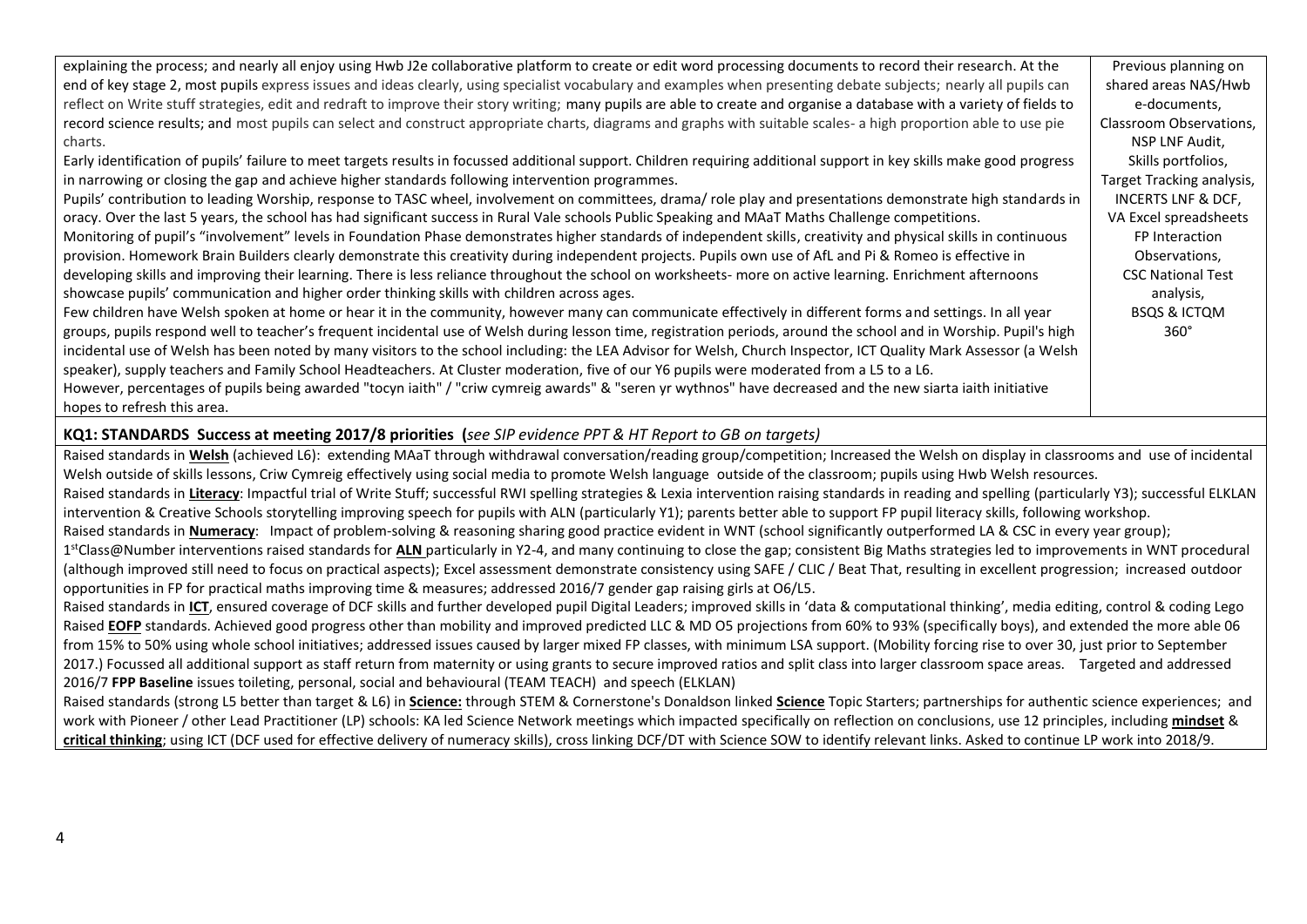#### **KQ1: STANDARDS Emerging Priorities 2018/9**

To maintain /improve standards despite poor learning environment, lack of resources and budget.

To further address writing (specifically boys) identified by 2018 TA AWCDS analysis – write stuff/RWI setting/use breakfast club

To maintain ALN support despite staff cuts due to budget and roll out effective 1st class@number, trialled 2017/8. To focus additional **Literacy & Numeracy** support to address where mobility impacts negatively on EOFP or EOKS2 target predictions.

To address issues identified by 2018 National Test & GL analysis: although practical maths strategies improved more focus needed on Time/Measures; vulnerable groups reading & number. Use of consistent language & strategies

To improve predicted 2019 **EOFP** standards at expected and above expected levels (high percentage of ALN in small cohort) LLC & MD O5 projections from 60% to 100% (specifically boys), and extend the more able 06 from 15% to 55%. Literacy in continuous provision- including outdoors

To address areas to meet the siarta iaith challenge and continue to improve standards in Welsh.

In preparation for NEW SCHOOL, to begin to research qualities of environment that most impact upon skills development: continue Pedagogy sharing good practice, audit current resources & investigate resources to meet better meet pedagogy needs, audit display & classroom organisation; identify skills needs of stakeholders.

To ensure DCF, Practical Maths & Science creative curriculum is resulting in high standards- sharing best practice linked to Lead Practitioner work

To build upon media skills, continuing to raise standards in DCF (plus GDPR compliant), Oracy and extended story writing linked to Lead Creative School 2017/8

To address any FPP Baseline analysis issue from 2018 data

To address any value-added issues arising from INCERTs & FFT analysis throughout 2018-2019

### **2019/20**

To maintain /improve standards despite poor learning environment, lack of resources and budget.

To address issues identified by 2019 National Test & NFER analysis

To address any AWCDS & FPP Baseline analysis issue from 2019 data

To address any value-added issues arising from INCERTs & FFT analysis throughout 2019-2020

In preparation for NEW SCHOOL, to build upon research into qualities of environment that most impact upon skills development: continue Pedagogy sharing good practice; secure resources

to meet better meet pedagogy needs; plan display & classroom organisation based upon good practice research; plan to improve skills needs of stakeholders in a Community school.

To maintain /improve standards meeting skill requirements of the proposed new curriculum 'What Matters'

**2020/21**

To address issues identified by 2020 National Test & NFER analysis

To address any AWCDS & FPP Baseline analysis issue from 2020 data

To address any value-added issues arising from INCERTs & FFT analysis throughout 2020-2021

To maintain /improve standards meeting skill requirements of the new curriculum 'What Matters'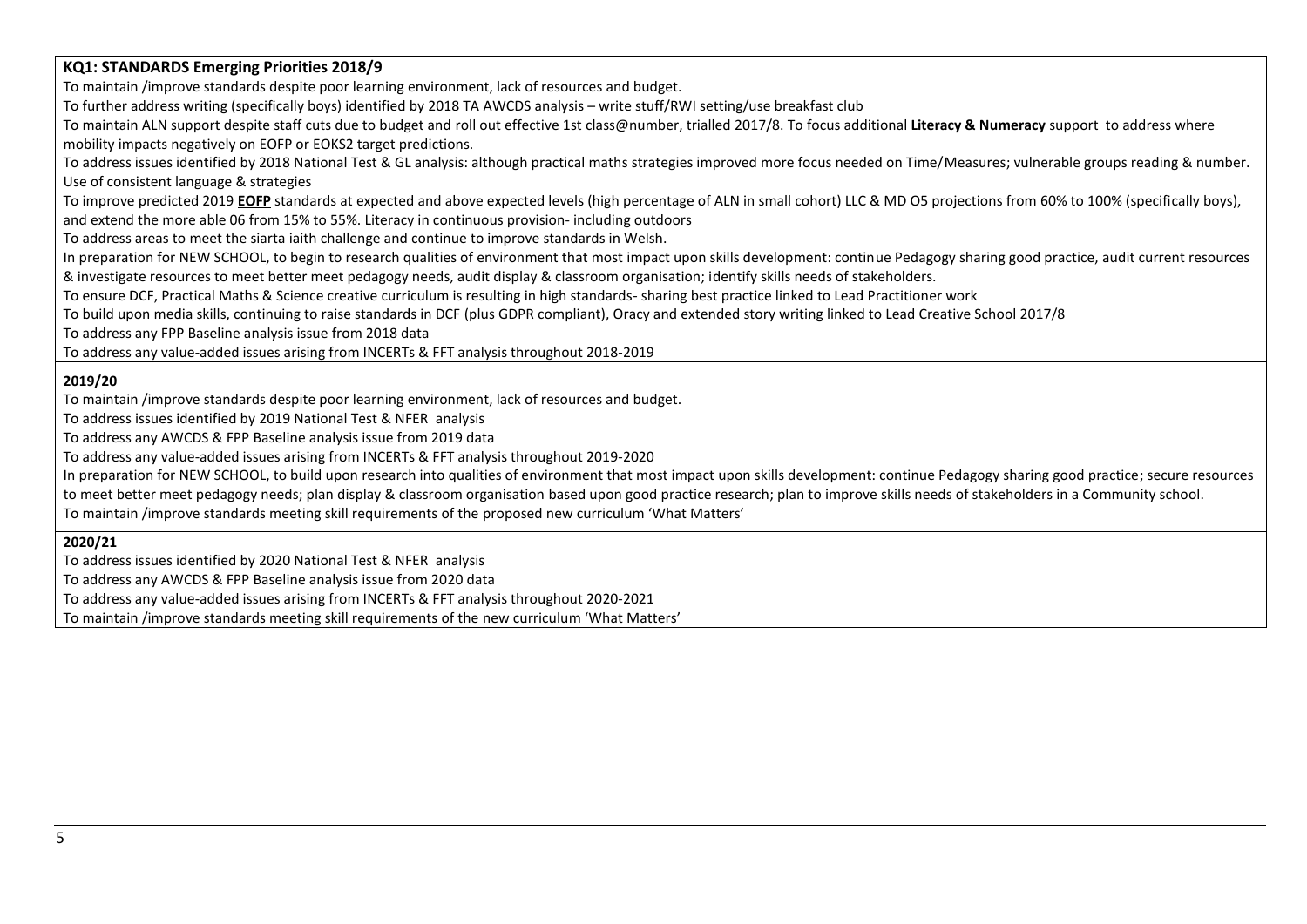#### **KQ2: WELLBEING & ATTITUDES TO LEARNING 2.1 Wellbeing Evidence** St. David's Primary is very much at the heart of the parish community and pupils well-being is at the heart of the school. Promoting wellbeing is a strength. Parents feel very strongly that: "the school **is a safe place**, where children are well looked after and it encourages pupils to follow a healthy lifestyle; promotes good race relations and disability equality". The KS2 pupils Fisher 'Feeling-attitude survey ' scale and well-being scores compared very well to pupils elsewhere in Wales- above the average. Annual pupil questionnaires demonstrate that nearly all KS2 pupils and the majority in FP are happy in school. End of year pupil questionnaires and the attitude surveys reveal all children are "**happy**", "feel safe" and that "school is a safe place". Nearly all children identify that they "know how to get help if things are becoming difficult for me in and out of school." A termly monitoring system has been put in place to measure children's' involvement & well-being levels in FP. (SELFIE for KS2.) Two trained ELSA staff are available to support pupils, although all staff have been trained in a range of strategies. Educational Psychologists input further strategies as required. 'Cwtch' sessions have supported pupils who have had a range of Adverse Childhood Experiences (ACE) and showed symptoms of anxiety, anger, depression and other social and emotional difficulties such as low self-esteem or difficulty making friends. All staff trialled 'Good Day -Bad Day' activities to better understand how to address pupils' emotional needs. Nearly all pupils make very good progress. A wide range of **behaviour** & support strategies are successfully employed, but via questionnaires, pupils still felt behaviour of a few children could be improved. School council introduced initiatives and parents and pupil perceptions have improved. There has only been one fixed-term exclusion within the school over the last 6 years and support from the Vale Behaviour Unit has ensured excellent progress making a repeat unlikely. Incidents of Bullying & Discrimination are rare, but dealt with according to the policies. Fewer bullying incidents were reported and investigated in 2017/8 and some of these were incidents outside of schoolnone in 2017/8 were discriminatory. Nearly all parents feel bullying is dealt with appropriately and fairly. The school Buddy system and peer supporter work is instrumental in the success of pupils settling and understanding of routines. Lunchtimes are significantly improved with Y6 buddies supporting new Reception pupils and fewer conflict incidents need to be addressed by adults. The school has been awarded a third Platinum flag and continues to meet the standards as a Fair Trade school demonstrating the commitment of staff, pupils and parents to the area of ESDGC. **Pupil Voice** Committees are well established and are linked to Enrichment afternoons, so that all children can take on some aspects of leadership roles. Most pupils are vocal in sessions demonstrating excellent empathy and understanding. Pupils' are involved in the decisions of many aspects of their school life: leading class & whole school Worship, creating rules & codes of behaviour, motto & logo, deciding the learning focus at the beginning of a new topic, designing support posters and "ethos" areas; deciding school lunches & liaising over menu choices; applying for grants for peace pole area; timetables for play activities; integral AfL and through the TASC type approach to many activities. They lead assemblies about Children's Rights and issues about fairness, sustainability, justice, equality and keeping safe- encouraging other pupils to support campaigns (creating posters); they share progress towards initiatives and actions and celebrate success. PSHE lessons and Christian Values Worship reinforce these values and pupils can talk at length, demonstrating Vale Well-being Report, Church Attitude Survey ELSA SportWales Survey, Pupil & Parent Questionnaires, Bullying Log, SIMS Attendance & Exclusion data, SELFIE analysis, Policies and Audits, HT Report to GB, GB Annual Report to Parents Pupil Committee portfolios & award feedback (School Council Super Ambassadors PE Ambassadors Healthy Schools Eco Schools Fairtrade JRSO

instrumental tuition. Pupils demonstrate positive attitudes when discussing health issues as part of curriculum, Community Police & other health specialist visits, **Healthy School** initiatives, after-school clubs, awards, Cycling Proficiency, sporting competitions and events. They apply knowledge about the impact of diet and exercise on physical and mental health in their daily lives. Pupil committees are fully involved in "Healthy Schools" projects, resulting in the 6 Awards, with good progress towards the WNHSSNQA; School took part in (2 previous) SportWales survey, with extremely positive results. (awaiting 2018) Attendance at a wide range of extra-curricular activities including sports, choir, Mad Science, Confirmation, Eco/Gardening and instrumental tuition is high. This impacts upon most pupils skills across the curriculum. Activities change according to the demands and interests of pupils and suggestions are made through the School Council. In Sex education (focusing on keeping safe & healthy) pupils again have a positive attitude to discussions.

progress towards being ethical and informed citizens. Attendance is high at a wide range of extra-curricular activities and a very high percentage of pupils' access

Peer Supporters Buddies Ethos) Twitter Feed Website Peace Prayer Garden Smoke Free School signs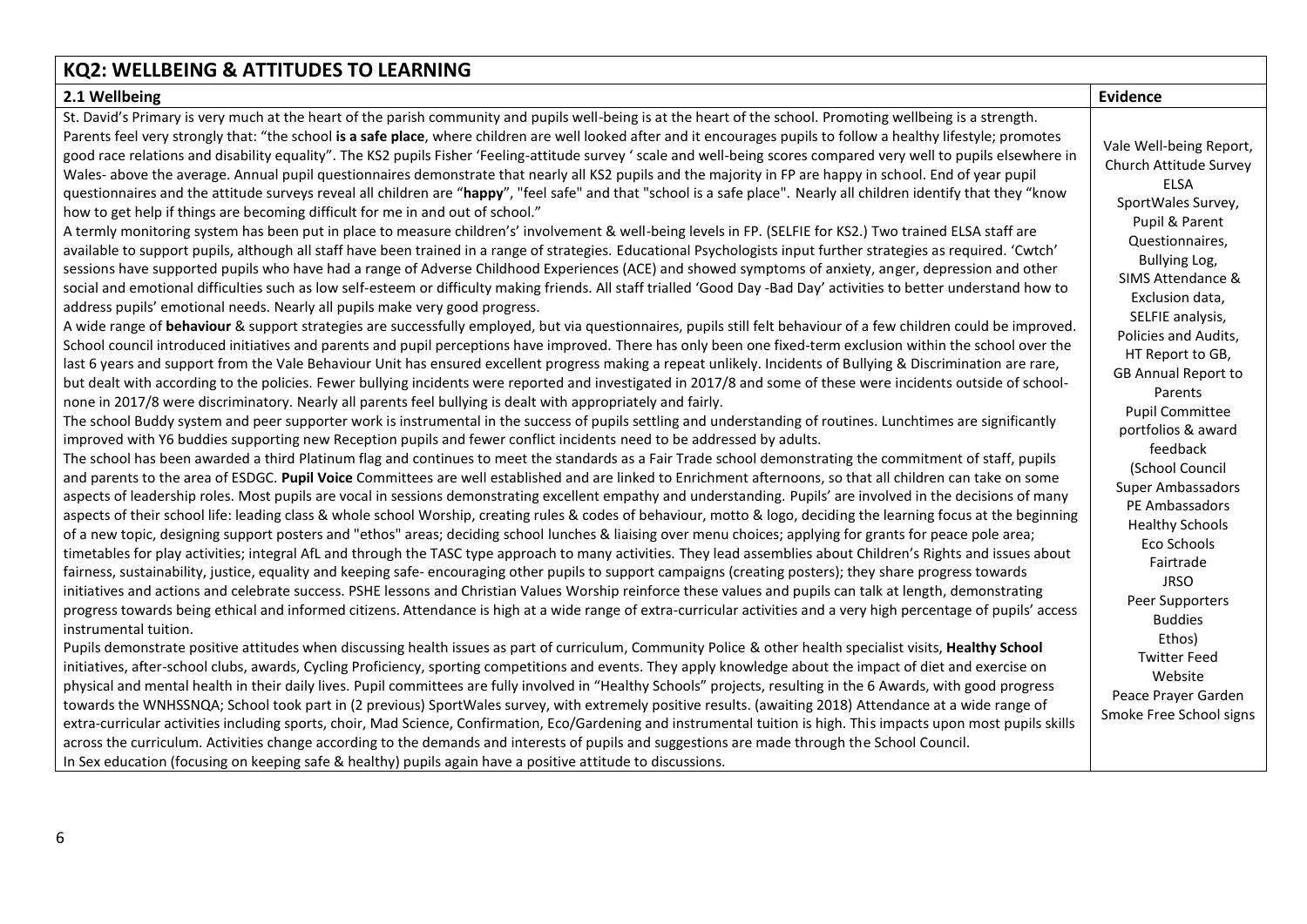| 2.2 Attitudes to Learning                                                                                                                                                                                                                                                                                                                                                                                                                                                                                                                                                                                                                                                                                                                                                                                                                                                                                                                                                                                                                                                                                                                                                                                                                                                                                                                                                                                                                                                                                                                                                                                                                                                                                                                                                                                                                                                                                                                                                                                                                                                                                                                                                                                                                                                                                                                                                                                                                                                                                                                                                                                                                                                                                                                                                                                                                                                                                                                                                                                                                                                                                                                                                                                                                                                                                                                                                                                                                                                                                                                                                                                                                                                                                                                                                                                                                                                                                                                                                                                                                                       | Evidence                                                                                                                                                                                                                                                                                                                                                                     |
|-----------------------------------------------------------------------------------------------------------------------------------------------------------------------------------------------------------------------------------------------------------------------------------------------------------------------------------------------------------------------------------------------------------------------------------------------------------------------------------------------------------------------------------------------------------------------------------------------------------------------------------------------------------------------------------------------------------------------------------------------------------------------------------------------------------------------------------------------------------------------------------------------------------------------------------------------------------------------------------------------------------------------------------------------------------------------------------------------------------------------------------------------------------------------------------------------------------------------------------------------------------------------------------------------------------------------------------------------------------------------------------------------------------------------------------------------------------------------------------------------------------------------------------------------------------------------------------------------------------------------------------------------------------------------------------------------------------------------------------------------------------------------------------------------------------------------------------------------------------------------------------------------------------------------------------------------------------------------------------------------------------------------------------------------------------------------------------------------------------------------------------------------------------------------------------------------------------------------------------------------------------------------------------------------------------------------------------------------------------------------------------------------------------------------------------------------------------------------------------------------------------------------------------------------------------------------------------------------------------------------------------------------------------------------------------------------------------------------------------------------------------------------------------------------------------------------------------------------------------------------------------------------------------------------------------------------------------------------------------------------------------------------------------------------------------------------------------------------------------------------------------------------------------------------------------------------------------------------------------------------------------------------------------------------------------------------------------------------------------------------------------------------------------------------------------------------------------------------------------------------------------------------------------------------------------------------------------------------------------------------------------------------------------------------------------------------------------------------------------------------------------------------------------------------------------------------------------------------------------------------------------------------------------------------------------------------------------------------------------------------------------------------------------------------------------------|------------------------------------------------------------------------------------------------------------------------------------------------------------------------------------------------------------------------------------------------------------------------------------------------------------------------------------------------------------------------------|
| Pupil questionnaires and listening to learners have revealed that many pupils are beginning to use Growth Mindset strategies, setting ambitious targets that<br>require effort or practice and using mistakes as learning opportunities. They are using a greater range of strategies when faced with problems and have good<br>perseverance skills. They critically feedback peer evaluations and sensitively suggest changes, understanding the need to refine and improve.<br>When working with storytellers, musicians and poets they were eager to contribute ideas and were inspired to be creative. They confidently engage in<br>independent study in lessons and at home for open-ended Brain Builder activities. Pupils contribute enthusiastically to activities inside & outside of the classroom,<br>but particularly excel when on visits- learning in unfamiliar situations. Authentic community partnerships (such as Princess of Wales Hospital & Renishaw) have<br>enthused our pupils and created very positive attitudes to learning back at school too. Pupils clearly demonstrate that they are ambitious, confident, capable and<br>independent learners.<br>Attendance is high at a wide range of extra-curricular activities and a very high percentage of pupils' access instrumental tuition. Few children are excluded from<br>any aspect of school curriculum or life. Trips, clubs, extra-curricular activities and responsibility roles aim to be fully inclusive. Only one child missed an event due<br>to a sanction for poor behaviour. An Athiest family chose to withdraw some of their children from Collective Worship and discrete RE lessons.<br>Although they are able to work individually, in small groups and in whole-class setting, pupils also work cross year groups and phases. The way that pupils work<br>collaboratively in these Enrichment Afternoon sessions is a strength of the school and highlights the family ethos. When engaged in group work, particularly on<br>Enterprise or TASC Projects, most pupils demonstrate respect for the contributions of others and ensure that all views are heard. Products are clearly a team effort<br>and all children can talk enthusiastically about their contributions.<br>Classroom observations reveal that pupils arrive ready to learn and appear interested in their tasks and sustain concentration. There are few distractions and work<br>is generally completed to deadlines, unless linked learning opportunities are taken. Pupil and parent questionnaires demonstrated improved perceptions about<br>behaviour and staff note fewer incidents are recorded in the logs. Visitors always comment upon the excellent manners and caring, respectful way that pupils<br>treat others. They are considerate to each other, as well as unfamiliar adults. The KS2 pupils Fisher 'Feeling-attitude survey ' scale and well-being scores compared<br>very well to pupils elsewhere in Wales-above the average.<br>Annual pupil questionnaires demonstrate that nearly all KS2 pupils and the majority in FP are happy in school. Average attendance for the past 5 years is over 96%.<br>Absence is mostly due to illness and is better that national figures. 1st day response generally supported by parents- so little need for school to call home.<br>Unfortunately, 2017 and 2018 ambitious targets were not met, despite robust measures. The school monitors and challenges any persistent or high absenteeism.<br>It has worked closely with EWO and other specialists to support children who receive OOST due to investigated medical conditions. It has also provided staggered<br>settling support and ELSA sessions for children with anxiety to successfully improve their attendance. Very few unauthorised absences have been recorded. These<br>were due to where a holiday day was above WAG 10 days, and more recently and concerning, for lateness where support has already been focussed and is having<br>a positive impact. | Pupil comments for<br>SIP 2017/8 evidence<br>evaluation<br>Pupil & Parent<br>Questionnaires,<br>Church Attitude<br>Survey,<br>Lesson Observations,<br>Listening to Learners<br><b>SIMS Attendance</b><br>data & Vale analysis<br>Whole School<br>participation events<br><b>EWO Monitoring</b><br>Reports<br>Letters from<br>community<br><b>Twitter Feed-</b><br>Enrichment |
| KQ2: WELLBEING & ATTITUDES TO LEARNING Success at meeting 2017/8 priorities                                                                                                                                                                                                                                                                                                                                                                                                                                                                                                                                                                                                                                                                                                                                                                                                                                                                                                                                                                                                                                                                                                                                                                                                                                                                                                                                                                                                                                                                                                                                                                                                                                                                                                                                                                                                                                                                                                                                                                                                                                                                                                                                                                                                                                                                                                                                                                                                                                                                                                                                                                                                                                                                                                                                                                                                                                                                                                                                                                                                                                                                                                                                                                                                                                                                                                                                                                                                                                                                                                                                                                                                                                                                                                                                                                                                                                                                                                                                                                                     |                                                                                                                                                                                                                                                                                                                                                                              |

School utilised other external partners (Atal yFro, Cardiff & Vale Health, Lifeboats, Disability Sport Wales) to cover well-being sessions that were reduced following funding cuts for Community Police visits. Not only was there no narrowing of opportunity, the PSHE curriculum was further enriched and Phase 6 Healthy Schools Award was achieved. Perceptions of standards of behaviour were improved through: staff training on Rainbow strategies, Pupil Voice committees creating a new pupil guide and leading a behaviour and discipline assembly (annual pupil questionnaire show improvement); training of Peer Supporters encouraged independent conflict resolution and resulted in fewer incidents being reported or logged; face to face meetings with parents to share behaviour policies and procedures led to improved parent questionnaire results; no equality issues.. Individual issues arising from Oct 2017 FP Well-Being Observations & KS2 SELFIE were addressed; (even though some technical issues with SELFIE). ELSA sessions were increased to meet demand due to new pupils- extremely positive feedback from parents of pupils who had failed to thrive in previous schools. More staff were trained and trialled Growth Mindset, which has significantly developed pupil confidence, resilience and empathy. Additional staff trained using PDGLAC grant- ALN pupils very receptive Following move to Wednesday mornings, attendance at Family Services improved with very positive feedback. New parents/ pupils are aware of the Callio initiative & awards - external support was secured for pupils with OOST/ Medical absence. Lateness is a recent issue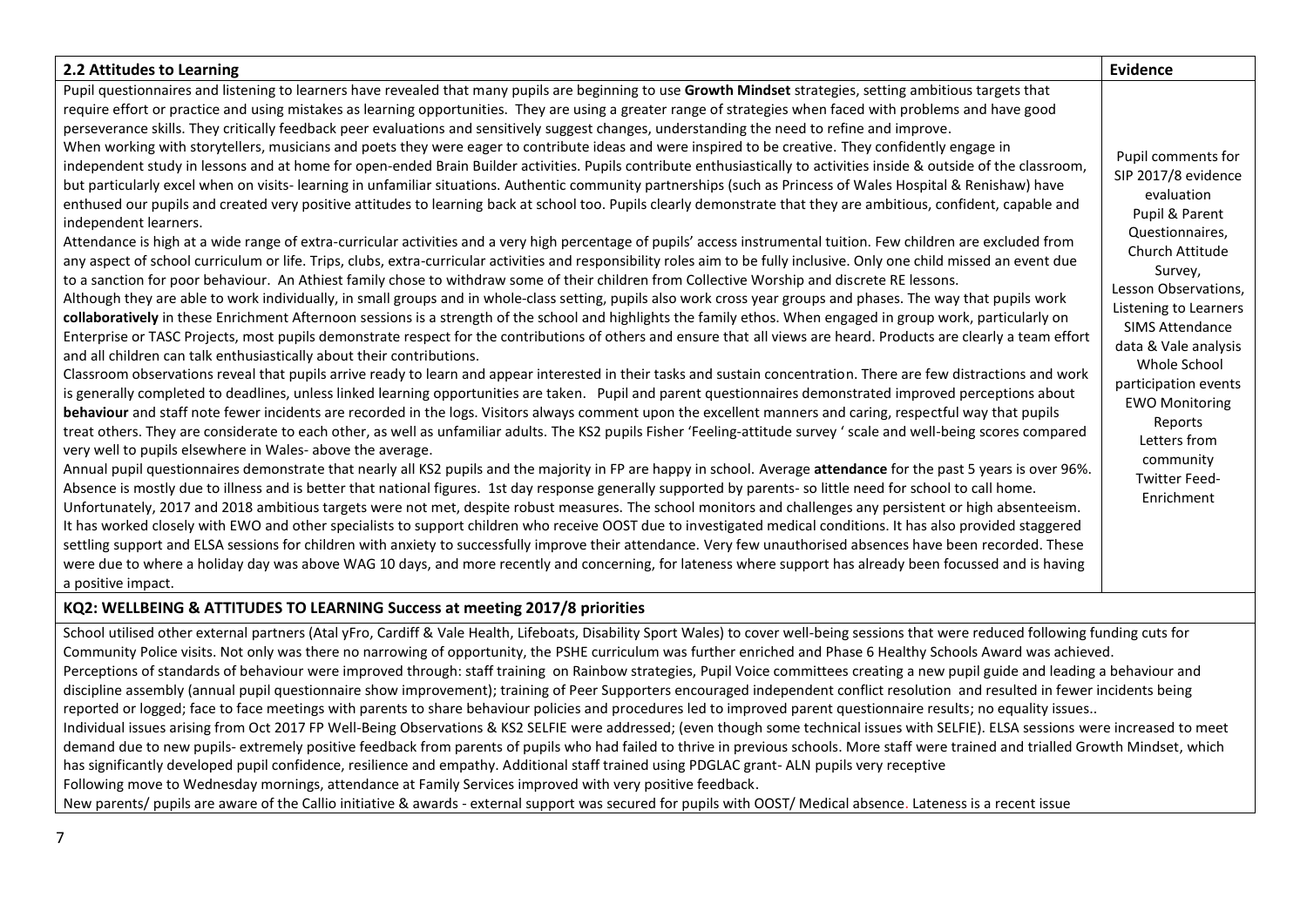#### **KQ2: WELLBEING & ATTITUDES TO LEARNING Emerging priorities for development: 2018/19**

To use whole school ' good day/bad day' activities over the initial week to evaluate wellbeing needs for 2018 and continue to address issues to ensure our children meet each of the 4 purposes, but particularly are HEALTHY, CONFIDENT INDIVIDUALS

To improve attendance towards ambitious target, particularly focussing on punctuality- using BREAKFAST CLUB incentives and ensuring new parents and pupils are aware of the Callio initiative at reducing pupil absence .

To fully roll out Growth Mindset to the whole school

To review Strategic Equality Plan targets in light of stakeholder questionnaires and bullying logs to support learners to be ETHICAL, INFORMED CITIZENS

To further raise the profile of Pupil Voice Committees through Enrichment Afternoons.

To work towards WNHSSNQA (Healthy Schools Award):

To address any issues arising from Oct 2018 FP Well-Being Observations & KS2 SELFIE

To address any enjoyment /wellbeing issue raised by pupil voice 2018

To address any issue arising from parent, staff or governor questionnaires 2018:

To address any issues arising from SportsWales Survey 2018

#### **2019/20**

To investigate how new school build could contribute to improving wellbeing – observing good practice for nurture / space time rooms

To smooth preschool transition into nursery class, improving wrap-around provision for parents and ensuring less anxiety for pupils with multiple providers.

To work with pupil committees to determine what makes a school a safe place

To continue to address issues to ensure our children are HEALTHY, CONFIDENT INDIVIDUALS

To address any issues arising from Oct 2019 FP Well-Being Observations & KS2 SELFIE / Attitude Survey

To address any enjoyment issue raised by pupil voice 2019

To address any issue arising from parent, staff or governor questionnaires 2018:

To address any issues arising from SportsWales Survey 2019

### **2020/21**

To continue to evaluate wellbeing 2020 and address issues to ensure our children are HEALTHY, CONFIDENT INDIVIDUALS

To ensure all stakeholders are aware of how the new build contributes to improving pupils' well being & attitudes to learning

To address any issues arising from Oct 2020 FP Well-Being Observations & KS2 SELFIE / Attitude Survey

To address any enjoyment issue raised by pupil voice 2020

To ensure new parents and pupils are aware of the Callio initiative at reducing pupil absence.

To address any issues arising from SportsWales Survey 2020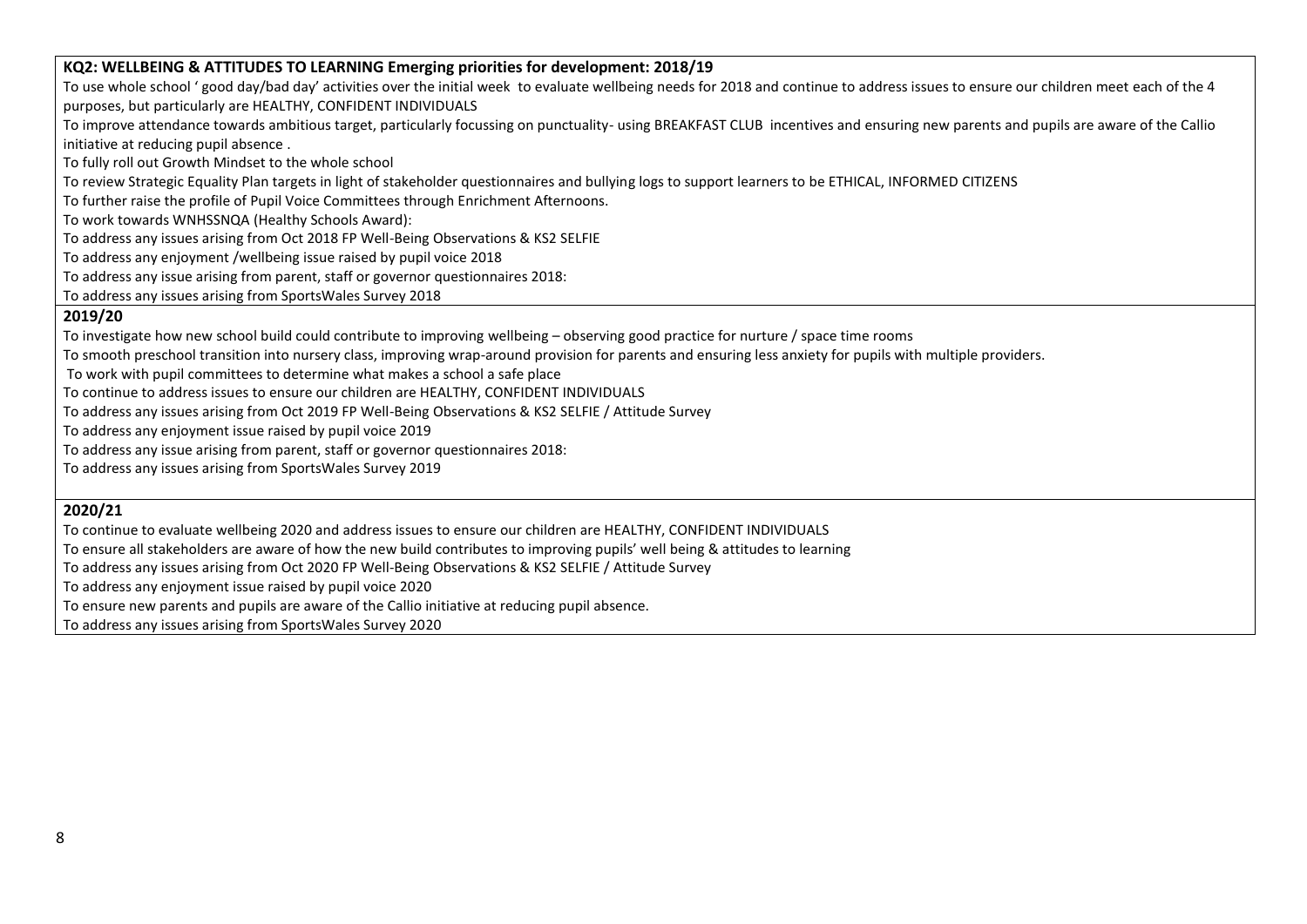| KQ3: TEACHING & LEARNING EXPERIENCES                                                                                                                                    |                         |
|-------------------------------------------------------------------------------------------------------------------------------------------------------------------------|-------------------------|
| <b>Self Evaluation:</b><br>Excellent 43-57%%<br>Good 43-57%<br>Adequate 0%<br>Unsatisfactory 0%                                                                         |                         |
| 3.1 Quality of teaching                                                                                                                                                 | Evidence                |
| The school aims for consistency, continuity and progression by engaging staff in whole school initiatives, sharing good pedagogy strategies and monitoring their        |                         |
| effectiveness. A wide range of good quality teaching approaches are consistently employed. The good practice prompt for planning is well used and continually           |                         |
| focuses teachers on the 4 purposes and 12 pedagogical principles outlined in Successful Futures.                                                                        | <b>Branches to</b>      |
| Quality of teaching recorded continues to improve. Internal 2017: increased percentage of "good with outstanding aspects" and "Excellent" With no "adequate",           | Successful Learning     |
| or "unsatisfactory" lessons. (see also SIG 2016 Impact review/external system leader/peer inspections reports).                                                         | Classroom               |
| Observations, book scrutiny and listening to learners highlight that most teachers have high expectations of pupils and plan effectively for the needs of all learners. | observations for        |
| Increased evidence of: recall of previous learning; sharing of learning objective, success criteria & skills; suitable pace/timing; better grouping organisation for    | PM/Challenge            |
| differentiation & focussed support; LNF /DCF across the curriculum and good use of AfL. Consistent feedback and marking approaches are evident. Pupils are keen         | Advisors/               |
| to respond to their verbal or written feedback, demonstrating that they understand what they need to do to improve. Many pupils engage in written dialogues             | Coordinator             |
| that demonstrate progress. Self and peer assessment is clearly related back to either individual learning goals or task learning objectives. Church schools advisory    | Monitoring              |
| teacher and Challenge Advisor-led book scrutiny across cluster schools has validated the high standards and quality work evident in topic books.                        | SIG Evaluation&         |
| Successful teaching strategies develop pupils skills within the lesson and may include: supportive classroom displays; motivating resources; authentic real-life        | Triads HT Peer          |
| situations; equal opportunities for all; growth mindset verbal feedback; blended approaches; cross-curricular active learning from the Foundation Phase through         | Reviews                 |
| to Y6; maximum use of the outdoor environment; VCOP- Big writing; TASC- group problem-solving activities; independent research; Mind Mapping; listening skills;         | Video observations      |
| thinking & problem-solving skills; mini plenaries; KWL; hot questioning; kinaesthetic, aural and visual- multi-sensory approaches; think-pair-share, critical &         | <b>Topic Portfolios</b> |
| creative thinking; traffic light understanding and flexible grouping organisation.                                                                                      | Schemes of work         |
| Further differentiation caters for:                                                                                                                                     | Medium term             |
| More Able and Talented- supported with extension or problem-solving activities, independent learning or specialist programmes & used as expert to<br>$\bullet$          | planning Coordinator    |
| model. (Setting for some areas- reading/spelling)                                                                                                                       | annual self             |
| SEN-either within class scaffolding or with additional support / specialist resources; or withdrawn for specialist programmes<br>$\bullet$                              | evaluation reports      |
| Use of Gareth Coombes 'Continua' and Portal to focus teachers on excellence descriptors is embedded within school and used in Consortium School Improvement             | Listening to Learners   |
| Group PLC triad work. Following this work, areas of weakness identified during staff audits/PM, soon demonstrated improvement.                                          | Scrutiny of pupil       |
| Staff have excellent working relationships with each other and the children in their care. All are good role models and manage behaviour using positive growth          | responses to marking    |
| mindset strategies. All children are respected and treated equally well. Pupils imitate these behaviours when peer assessing or sharing their expert knowledge and      | Pupil targets           |
| skills.                                                                                                                                                                 | Standardisation         |
| Staff demonstrate good subject knowledge with an awareness of recent developments. They share good practice expertise (video obs & triads) and give subject             | folders                 |
| advice, within school and between schools, readily sharing knowledge and good practice between professionals. LSAs are made aware of the learning objectives            | Pupil, parent &         |
| and success criteria of all lessons. When assessing, staff ensure validity and accuracy through: informal an formal discussions with colleagues; use of internal and    | teacher                 |
| external exemplar materials and subject standardisation files; key stage meeting and whole school moderation; and network s (cluster, church schools & CSC) at          | questionnaires          |
| Although the learning environment is not fit for purpose, staff ensure that classrooms are well organised to make best use of limited space and resources. They         | Key stage meeting       |
| endeavour to create stimulating and engaging learning spaces, using interactive supportive display, flexible table layouts and challenging continuous provision.        | minutes                 |
| Teaching in the school reflects the strategic vision and aims for pupils to:                                                                                            |                         |
| Grow, with everyone achieving their full potential, through opportunity and challenge<br>$\bullet$                                                                      |                         |
| Develop the whole person and celebrate each individual as unique<br>$\bullet$                                                                                           |                         |
| Foster a love of learning through a fun, broad and balanced curriculum<br>$\bullet$                                                                                     |                         |
| Build life skills for an ever-changing world<br>$\bullet$                                                                                                               |                         |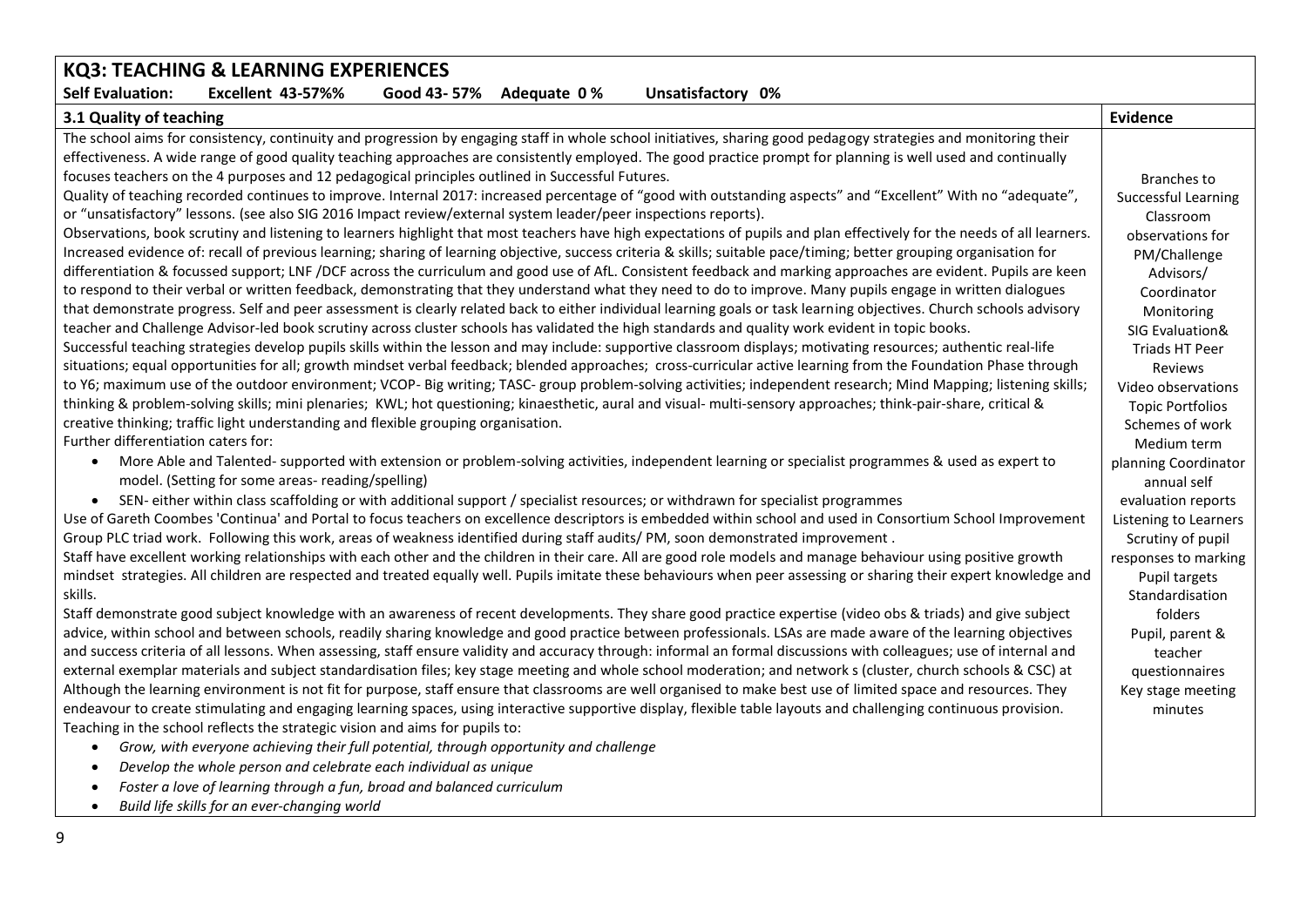| 3.2 The breadth, balance and appropriateness of the curriculum                                                                                                                                                                                                                                                                                                                                                                                                                                                                                                                                                                                                                                                                                                                                                                                                                                                                                                                                                                                                                                                                                                                                                                                                                                                                                                                                                                                                                                                                                                                                                                                                                                                                                                                                                                                                                                                                                                                                                                                                                                                                                                                                                                                                                                                                                                                                                                                                                                                                                                                                                                                                                                                                                                                                                                                                                                                                                                                                                                                                                                                                                                                                                                                                                                                                                                                                                                                                                                                                                                                                                                                                                                                                                                                                                                                                                                                                                                                                                                                                                                                                                                                                                                                                                                                                                                                                                                                                                                                                                                                                                                                                                                                                                                                                                                                                                                                                                                                                                                                                                                                                                                                                                                                                                                                                                                                                                                                                                                                                                                                                                                                                                                                                                                                                                                                                                                                                                                                                                                                                                                                                                                                                                                                  | Evidence                                                                                                                                                                                                                                                                                                                                                                                                                                                                  |
|-------------------------------------------------------------------------------------------------------------------------------------------------------------------------------------------------------------------------------------------------------------------------------------------------------------------------------------------------------------------------------------------------------------------------------------------------------------------------------------------------------------------------------------------------------------------------------------------------------------------------------------------------------------------------------------------------------------------------------------------------------------------------------------------------------------------------------------------------------------------------------------------------------------------------------------------------------------------------------------------------------------------------------------------------------------------------------------------------------------------------------------------------------------------------------------------------------------------------------------------------------------------------------------------------------------------------------------------------------------------------------------------------------------------------------------------------------------------------------------------------------------------------------------------------------------------------------------------------------------------------------------------------------------------------------------------------------------------------------------------------------------------------------------------------------------------------------------------------------------------------------------------------------------------------------------------------------------------------------------------------------------------------------------------------------------------------------------------------------------------------------------------------------------------------------------------------------------------------------------------------------------------------------------------------------------------------------------------------------------------------------------------------------------------------------------------------------------------------------------------------------------------------------------------------------------------------------------------------------------------------------------------------------------------------------------------------------------------------------------------------------------------------------------------------------------------------------------------------------------------------------------------------------------------------------------------------------------------------------------------------------------------------------------------------------------------------------------------------------------------------------------------------------------------------------------------------------------------------------------------------------------------------------------------------------------------------------------------------------------------------------------------------------------------------------------------------------------------------------------------------------------------------------------------------------------------------------------------------------------------------------------------------------------------------------------------------------------------------------------------------------------------------------------------------------------------------------------------------------------------------------------------------------------------------------------------------------------------------------------------------------------------------------------------------------------------------------------------------------------------------------------------------------------------------------------------------------------------------------------------------------------------------------------------------------------------------------------------------------------------------------------------------------------------------------------------------------------------------------------------------------------------------------------------------------------------------------------------------------------------------------------------------------------------------------------------------------------------------------------------------------------------------------------------------------------------------------------------------------------------------------------------------------------------------------------------------------------------------------------------------------------------------------------------------------------------------------------------------------------------------------------------------------------------------------------------------------------------------------------------------------------------------------------------------------------------------------------------------------------------------------------------------------------------------------------------------------------------------------------------------------------------------------------------------------------------------------------------------------------------------------------------------------------------------------------------------------------------------------------------------------------------------------------------------------------------------------------------------------------------------------------------------------------------------------------------------------------------------------------------------------------------------------------------------------------------------------------------------------------------------------------------------------------------------------------------------------------------------------------------------|---------------------------------------------------------------------------------------------------------------------------------------------------------------------------------------------------------------------------------------------------------------------------------------------------------------------------------------------------------------------------------------------------------------------------------------------------------------------------|
| Teachers only use 'Cornerstones' as a starting point to compliment the school's well -established cyclic topic approach to the curriculum. This is suitable for the<br>changing, mixed age classes in a small school. Staff subsidise this whenever coverage does not fully meet the needs of pupils or where subject content is<br>considered weak. Coordinators are able to provide support to ensure that the subject's range and skills can be covered in motivating ways.<br>A whole key stage may choose the same topic, so it is easy for coordinators/ key stage managers to monitor progression and the way that staff build upon pupils'<br>prior knowledge. Each teacher receives all pupil topic workbooks from the previous year, as well electronically accessing the assessment data via iNCERTS or Hwb.<br>Termly monitoring demonstrates that curriculum planning for teaching and learning effectively and systematically builds upon pupils' existing knowledge.<br>Following the recommendations from Successful Futures, pupils became more actively engaged in planning the direction of their learning. Through Jump in<br>immersion days, 'brain builders', pupil committees, 'enrichment afternoons', pupil goal discussions, visits, or Enterprise/Science Fairs and Dragon's Den Projects,<br>staff supported pupils to focus on covering the Four Purposes, National Curriculum skills and range, as well as the expectations of LNF and DCF. This is a strength.<br>Pupil questionnaires and listening to learner feedback about planning and new initiatives such as 'Write Stuff' have been very positive. Pupils express that these<br>are fun and motivating, but also that they have made good progress in learning new skills and knowledge.<br>In order for staff to have increased time to research creative and innovative approaches, less emphasis is placed on short term planning paperwork. A team<br>teaching approach ensures that staff can share successful resources and approaches, each time making improvements or changes to meet individual pupil needs.<br>Standards of teaching and learning were positive following this trial, which was closely monitored. Coordinators also monitor coverage of their area of learning<br>experience as well as standards and progress of groups, identifying and sharing where improvements could be made. Instead of creating planning paperwork, time<br>is spent establishing partnerships with other schools, creative artists, community groups/industry and organising visits/visitors to provide authentic real-life<br>opportunities for pupils. A wide range of mutually beneficial community links now support not just lessons, but Worship and afterschool opportunities that<br>enhance the curriculum and reflect the ethnic diversity of Wales. Even actors put on 'mantles of the expert' and bring in resources not normally available to the<br>school. Pupil / parent feedback suggests that these experiences provide the impetus that motivates pupils for the life of the topic.<br>The positive impact of the Foundation Phase philosophy with continuous provision for experiential learning through play, both indoors and outside has provided<br>KS2 teachers with models to extend aspects into their curriculum too. Outdoor learning spaces include the village amenities, not just the school grounds. Pupils'<br>feedback that this is one of their preferred approaches and observations of teaching outdoors demonstrated their understanding of new concepts.<br>Scrutiny of books and observations demonstrate that teachers use the successful learning prompts, to plan effectively to meet the needs of all groups of learners.<br>Groupings are flexible to meet the needs of activities/pupils and include a mixture of setting and mixed ability. Positive impact on pupil happiness and progress has<br>been seen from either, but in different contexts. Planning is top down, starting with MAT objectives beyond year group expectations and then differentiated/<br>scaffolded to meet the needs of learners requiring additional support: EAL/ALN. In the past the curriculum has been adapted to ensure access for all pupils with<br>ALN: ie GoalBall being taught in PE to include registered blind and visually impaired pupils, with sighted pupils using blindfolds; Braille books being created for<br>reading; and impactful withdrawal for specialist/basic skills narrowing/closing the gap interventions.<br>Growth Mindset high expectations, with challenging lesson objectives have resulted in pupils setting their own aspirational goals. Most pupils can discuss their<br>targets and what they need to do to achieve them. Many comment on progress, and identify what they have learned. Lesson observations and scrutiny of self<br>evaluation and marking in pupil books confirm that work is challenging. Pupils with expert knowledge who lead learning activities and share strategies are seen to<br>further internalise their own skills and knowledge. Interestingly, one or two pupil questionnaires/self evaluation, suggested their work was not challenging enough,<br>but evidence of misconceptions and errors did not validate this statement, so perceptions of skills ladders were discussed and clarified.<br>Although, the school has no pupils attending from homes, where Welsh is their first language, very high end of key stage standards are achieved in Welsh, with<br>good cultural awareness. Pupils joining the school from outside Wales are supported prior to entry with a list of common daily phrases. Every curriculum policy<br>outlines how Welsh language and promotion of the Welsh dimension should be integrated. Topics look at the local area and Wales as a whole. Pupils visit places in<br>Wales that enrich the curriculum. History, geography and religious education topics allow pupils to appreciate its cultural, historical, economic and environmental<br>characteristics and visits to local museums share 3D sculptures by Welsh artists or art depicting Welsh heritage. Sporting events are also used as a resource. | Pupil comments on<br><b>SIP</b><br>2017/8 evidence PPT<br>Medium term<br>planning and topic<br>audits of curriculum<br>coverage<br>Twitter feed and<br>Class pages on<br>website<br>Lesson observations<br>Subject policies &<br>SOW<br><b>Pupil Questionnaires</b><br>impact of<br>visits/visitors/clubs<br>Listening to Learners<br>Coordinator<br><b>Monitoring Reports</b><br><b>INCERTS</b><br>School Calendar-<br><b>Visits</b><br>Reports for ALN<br>interventions |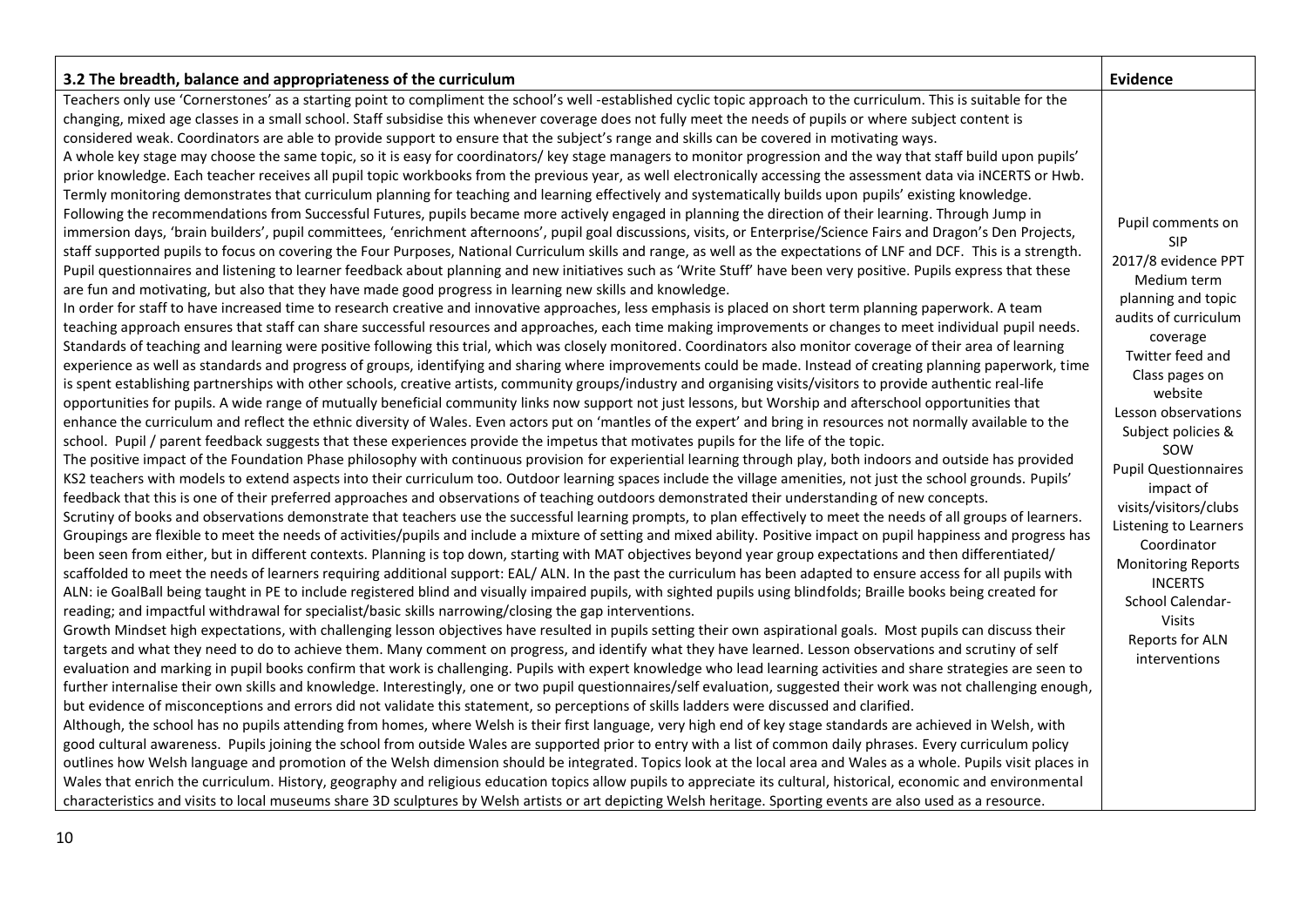| 3.3 Provision for skills                                                                                                                                                                                                                                                                                                                                                                                                                                                                                                                                                                                                                                                                                                                                                                                                                                                                                                                                                                                                                                                                                                                                                                                                                                                                                                                                                                                                                                                                                                                                                                                                                                                                                                                                                                                                                                                                                                                                                                                                                                                                                                                                                                                                                                                                                                                                                                                                                                                                                                                                                                                                                                                                                                                                                                                                                                                                                                                                                                                                                                                                                                                                                                                                                                                                                                                                                                                                                                                                                                                                                                                                                                                                                                                                                                                                                                                                                                                                                                                                                                                                                                                                                                                                                                                                                                                                                                                                                                                                                                                                                                                                                                                                                                                                                                                                                                                                                                                                                                                                                                                                                                                                                                                                                                                                                                                                                                                                                                            | Evidence                                                                                                                                                                                                                                                                                                   |
|---------------------------------------------------------------------------------------------------------------------------------------------------------------------------------------------------------------------------------------------------------------------------------------------------------------------------------------------------------------------------------------------------------------------------------------------------------------------------------------------------------------------------------------------------------------------------------------------------------------------------------------------------------------------------------------------------------------------------------------------------------------------------------------------------------------------------------------------------------------------------------------------------------------------------------------------------------------------------------------------------------------------------------------------------------------------------------------------------------------------------------------------------------------------------------------------------------------------------------------------------------------------------------------------------------------------------------------------------------------------------------------------------------------------------------------------------------------------------------------------------------------------------------------------------------------------------------------------------------------------------------------------------------------------------------------------------------------------------------------------------------------------------------------------------------------------------------------------------------------------------------------------------------------------------------------------------------------------------------------------------------------------------------------------------------------------------------------------------------------------------------------------------------------------------------------------------------------------------------------------------------------------------------------------------------------------------------------------------------------------------------------------------------------------------------------------------------------------------------------------------------------------------------------------------------------------------------------------------------------------------------------------------------------------------------------------------------------------------------------------------------------------------------------------------------------------------------------------------------------------------------------------------------------------------------------------------------------------------------------------------------------------------------------------------------------------------------------------------------------------------------------------------------------------------------------------------------------------------------------------------------------------------------------------------------------------------------------------------------------------------------------------------------------------------------------------------------------------------------------------------------------------------------------------------------------------------------------------------------------------------------------------------------------------------------------------------------------------------------------------------------------------------------------------------------------------------------------------------------------------------------------------------------------------------------------------------------------------------------------------------------------------------------------------------------------------------------------------------------------------------------------------------------------------------------------------------------------------------------------------------------------------------------------------------------------------------------------------------------------------------------------------------------------------------------------------------------------------------------------------------------------------------------------------------------------------------------------------------------------------------------------------------------------------------------------------------------------------------------------------------------------------------------------------------------------------------------------------------------------------------------------------------------------------------------------------------------------------------------------------------------------------------------------------------------------------------------------------------------------------------------------------------------------------------------------------------------------------------------------------------------------------------------------------------------------------------------------------------------------------------------------------------------------------------------------------------------------------|------------------------------------------------------------------------------------------------------------------------------------------------------------------------------------------------------------------------------------------------------------------------------------------------------------|
| Provision for Key Skills continues to improve in lessons, continuous provision, out of school and to support parents. Key stage Coordinators monitoring medium<br>term planning, regularly scrutinising work, observing lessons, sharing good practice & training staff, confirm better consistency. Peer reviews by cluster heads, RE<br>Advisory book scrutiny and cluster moderation identified the quality and consistency of skills across the curriculum in Topic books. Skill acquisition is embedded<br>in planning across curriculum and is clearly evidenced in topic books. Standards for reading/writing/maths in conjunction are usually above CSC and LEA, but in<br>2018 are just slightly below LEA- this was due to boys writing skills.<br>Schemes of work focus on skills, which alongside LNF & DCF provide staff with a clear system of progression. Skills target setting and tracking effectively identifies<br>children failing to make good progress in core areas and enables key support staff to provide literacy & numeracy intervention programmes to narrow the gap.<br>Detailed records kept for pupils requiring additional support show good progress.<br>Most pupils know where they are in the learning continuum and what they need to do in order to improve as targets are shared with them. LNF (Pi & Romeo)<br>displays in each classroom provide pupils with opportunities to aspire to future targets. As planning became more pupil-led, LNF skills coverage was also tracked<br>using class planning folders. LNF is well embedded in assessment and reporting. A portfolio of evidence was started and stored electronically, but pupils' topic<br>books demonstrate the most evidence of coverage and standards across the curriculum.<br>Externals PLCs (SIGs), supported by internal trial & monitoring processes were effective in raising the profile of thinking and maths problem solving skills. (Positive<br>impact on WNT results for problem solving and reasoning) Most pupils make excellent progress in Big Maths CLIC & SAFE tests.<br>The majority of literacy planning is topic based so skills are taught within a context. The Big Writing/Write Stuff focus also allows for a cross curricular skills<br>approach, so that pupils partake in a variety of writing activities which are based in real contexts. Set Group Guided Reading ensures that children have focused<br>reading opportunities at least 3 times a week. This is supported by the other many opportunities children have to secure and consolidate reading skills and is<br>particularly focussed at higher order reading skills. (Positive impact shown via reading National Test/GL scores, end of Key Stage Teacher Assessments and<br>Reading WNT). Oracy standards are particularly high (see Public Speaking Competition) and many opportunities exist for children to practice a range of skills-<br>within class, during Collective Worship, role play & community events. Many pupils can explain ideas and concepts that they are learning about and<br>communicate effectively.<br>DCF skills are enhanced across the curriculum, within the class or during timetabled sessions in the ICT suite. Despite limited resources in class, use of Hwb &<br>emerging technologies continues to improve and is effective in raising standards. LNF targets linked to ICT are displayed to support pupils' long term aspirations.<br>During 2015/6 ICT was trialled as a PPA temporary subject, alongside modelling of lessons to embed emerging technologies and share new skills. This also<br>successfully established pupil digital leaders, audited progression in the new scheme and provided greater examples of activities to add to the Digital<br>Competence Framework. Projects with other school have also significantly impacted upon skills. (SIG-DCF 2016-8/ Global Awareness Day)<br>Welsh language is an integral part of all teacher-led sessions and is encouraged by all staff through incidental use. Children joining the school from outside Wales<br>are supported prior to entry with a list of common daily phrases. Displays reflect the Welsh ethos of the school and have useful phrases and key vocabulary<br>which promote the use of the Welsh language. Pupils' independent use is fostered through Welsh tokens & certificates by a team of hardworking Criw Cymraeg<br>pupils. The majority of pupils are increasingly using the language patterns they have used in their Welsh lessons across the curriculum. The Welsh Subject leader<br>is well informed of requirements and good practice, disseminating to staff in INSET sessions, ensuring every class has a Welsh language games pack, developing<br>pupil's skills, daily in a fun way. (NGFL Cymru) Hwb and other internet based resources are used effectively to develop the Welsh language. Many pupils<br>expressed that enjoyed lessons, due to the creative, motivating game & role play approach and showed a greater commitment to learning. Midday supervisors<br>have been keen to use Welsh during play supervision and the serving of food which has encouraged our pupils to use Welsh outside of the classroom particularly<br>Welsh playground games. Criw Cymreig pupils effectively teach other children Welsh playground games. Standards of Welsh are well above Wales' figures,<br>significantly at L6. | <b>AWCDS</b><br>Planning<br>Listening to Learners<br>Book scrutiny<br><b>NSP LNF Audit</b><br>Schemes of work<br>Skills policy &<br>Portfolios<br><b>ICT Portfolio</b><br>SIG DCF projects/BLC<br>Reading results<br>Welsh Advisor reports<br>Cluster moderation<br><b>INCERTS</b><br>ALN progress records |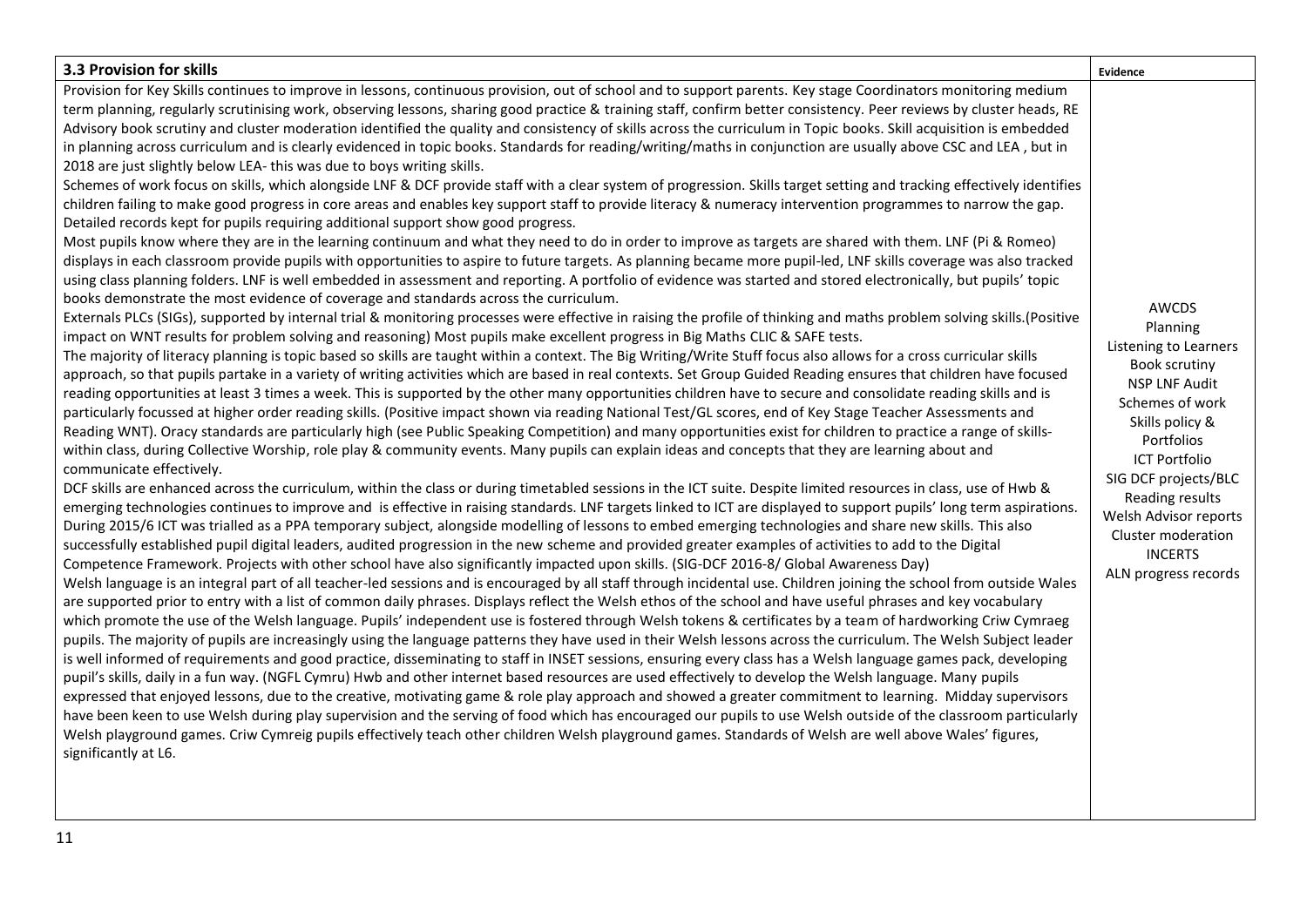### **KQ3: TEACHING & LEARNING EXPERIENCES Success at meeting 2017/8 priorities**

Staff completed CSC readiness tool, audit for new professional teaching standards and self evaluation for pedagogy (using G Coombes descriptors) and all showed positive responses following work on links between PTS & 12PP and video observation sharing of good practice pedagogy.

Immersion Jump in Days ensured a more creative & pupil led curriculum. Excellent feedback on engagement from pupils. Easily maintained coverage of range & key skills Second year of cross-age enrichment afternoons demonstrated good coverage of 4 purposes and very positive feedback from pupils in relation to enjoyment and identifying what new skills they had learned.

More productive use of PPA: Coverage of LNF and DCF skills/ 4 purposes & 12 PPs across all subjects was initially monitored via week by week planners, but to allow staff time to be innovative and creative, planning paperwork was reduced. Audit of 4 purposes show good coverage maintained, skills observed via video triads/listening to learners/book scrutiny show high quality pedagogy, standards have improved, therefore no negative impact from removal of paperwork:

Lead Practitioner work continues to engage other schools in trialling new strategies and keeps schools abreast of curriculum proposals for Science & technology. No requirement to support any red/amber schools during 2017/8. New Cornerstone cards purchased to aid same topic differentiation in mixed year classes and support Y2 investigative/skills based learning; the mindset culture was further developed; identified and utilise links with industry/community- Renishaw and Hospital; 'Projects on a Page' and 'LCP DT' effectively used as resources for DT skills. Science week showcased a huge variety of STEM type activities, challenging pupils' scientific thinking, supporting opportunities for numeracy skills and developing literacy skills in very creative ways. Good use of new technologies e.g. dataloggers or innovative use of existing ie the App 'Book Creator' to record investigation more creatively and 'Number' on the Ipads as a way of constructing tables and collating and analysing data. Improved reflection and pedagogy. Standards remain high in Science with over 65% L5 and L6.

KS2 Literacy Reading: (pupil questionnaires & L2L) to make GGR more fun for pupils- after staff share good practice pedagogy videos of strategies & new resources added there is a more positive response (NB a few pupils still perception of missing break); trialled 'Point, Evidence and Explain' with Y5 / Y6 following feedback from cluster moderation feedback- Reading standards almost 75% L5; KS2 Literacy Writing: focus on marking, feedback and more frequent review of Romeo (LNF) targets - resulted in book scrutiny showing greater consistency, very positive feedback from pupils via questionnaire & L2L, with evidence of time given for follow up of 'green for growth' /'T' /'E.B.I' Trialling Most pupil made expected progress in Big Write pupils , with over half making better than expected progress. FP: staff training resulted in increased opportunity to develop fine motor skills – including literacy & numeracy outdoors. Good use of finger gym ; more evidence/opportunity for emergent and extended pieces of writing and greater opportunity for Y2 children comprehension tasks/activities. Welsh: Listening to Learners responses from children were considered only adequate, with some elements of good at the start of the year, but excellent standards were achieved in the summer.

DCF &:ICT Evidence shows excellent cross-curricular work, developing skills using a wide range of equipment and software from early years, e.g. computers, iPads, photocopier, microwave, Bee-bots, Internet. To Y6 above skills. Across both phases, pupils demonstrated new 'control' skills in programming unfamiliar technology-Lego mindstorm. Innovative use was made of IT to support ALN Litercay -Lexia was effective at home and in school at closing the gap for reading and spelling. Staff show more confidence at using Hwb & attempt to use more emerging technologies to promote DCF skills. Many 360 actions have been completed, but this is ongoing. Expressive Art / DCF opportunities - use of Garageband was secured across whole school, following on from the Year 1 LCS project with recording at the WMC. .

RE lessons peer and self assessment is more focussed on RE skills - the 'Duw a fi' allows pupils plenty of freedom to offer their own opinions on the theme studied. Since the visit from the Acting RE director, differentiation is more evident. Pupils visited local churches, the mosque & synagogue and good use was made of visitors from other faiths. Global awareness was further secured through enrichment afternoons and Worship helped raise awareness of diverse Christian cultures. The 2017Church Attitude Survey identified the need to raise enjoyment levels of Collective Worship – although weekly feedback evaluations were positive, annual pupil questionnaires still reflect the need for greater pupil involvement. NB Perception of pupils that children who are withdrawn can choose what they do instead of worship, may be a contributing factor.

#### **KQ3 TEACHING & LEARNING EXPERIENCES Emerging Priorities for Development 2018/9**

To continue to raise staff awareness of sustained highly effective practice Professional Teaching standards/ values & dispositions/ Successful Futures pedagogy (G Coombes-excellence) To increase staff focus on independent reading and encourage more action research based upon their own self evaluation of skills. Share how and what makes good action research. To combine improvements in planning/ coverage audit/ assessment/resource/CPD tools support ensuring breadth, balance and appropriateness of the curriculum with further reduced workload to enable greater innovation & creativity. *Should future budget/grants allow, to improve ICT emerging technology infrastructure and licences, using proven good practice tools such as Building Blocks.*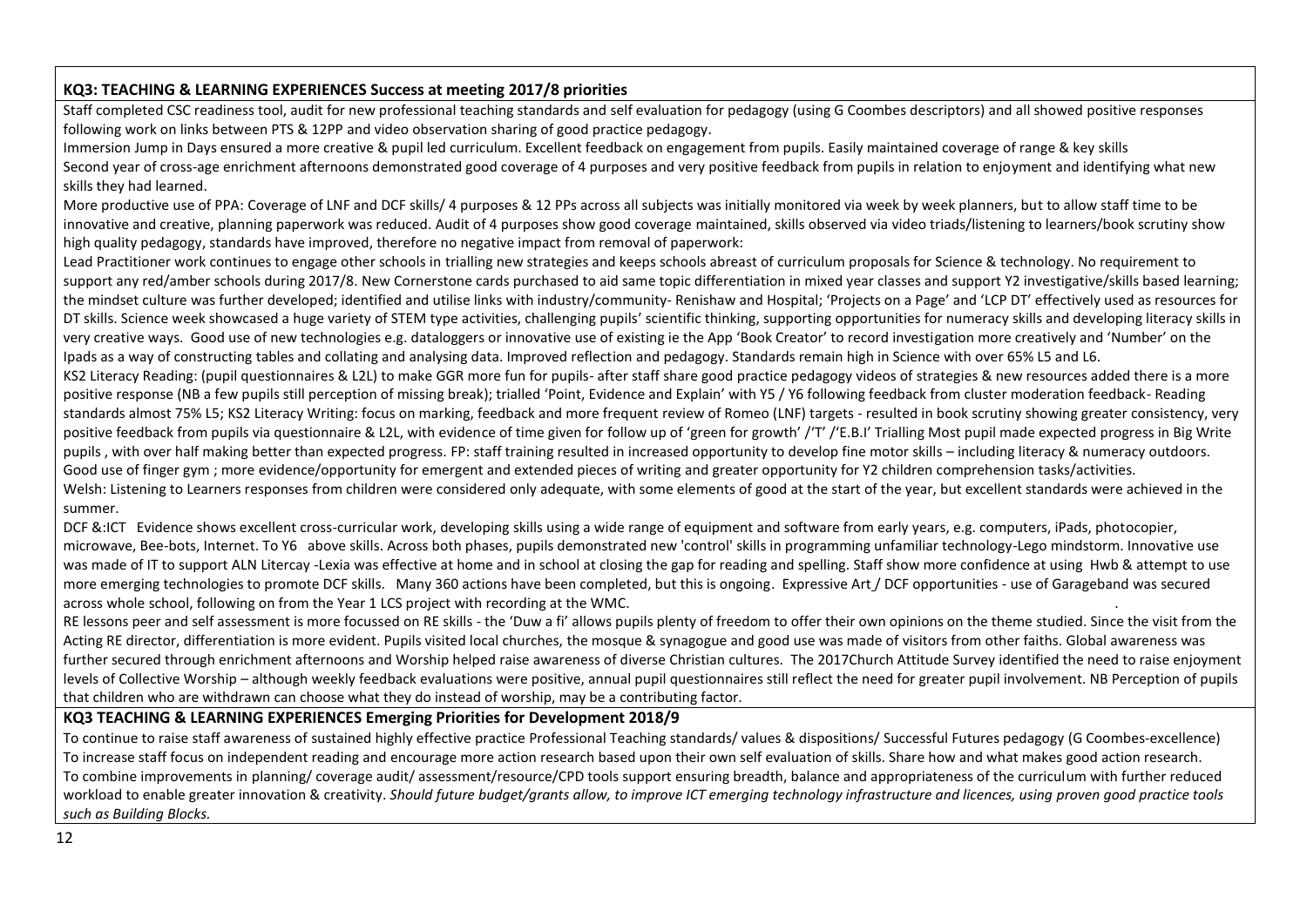To review Science/DT scheme of work in line with guidance for new curriculum as part of Lead Practitioner work and share good practice with other schools To create portfolio of evidence for SIG focus PP 11 focus for 2018/9 to share good practice with other schools To roll out scheme of work and activities for Understanding Christianity to improve RE provision To address any provision issues following Summer 2018 coordinator monitoring & questionnaires To review Jump in/Cornerstones 4 year topic cycle & SOW for coverage of AoLE in revised curriculum - Pioneer/Lead Practitioner Schools **2019/20**  To continue to audit quality of teaching using Readiness Tool/PTS/Coombes pedagogy excellence and use performance management to raise standards. To hold a DT Fair similar to Science Fair to showcase skills. To train all staff on Building Blocks planning/assessment tool and create own rich tasks and resources that showcase a wide range of pedagogy. To address any provision issues following Summer 2019 Coordinator monitoring To review Jump in/Cornerstones 4 year topic cycle & SOW for coverage of AoLE 'What Matters' in new curriculum - Pioneer/Lead Practitioner Schools **2020/21** To continue to audit quality of teaching using Readiness Tool/PTS/Coombes pedagogy excellence and use performance management to raise standards. To address any provision issues following Summer 2020 Coordinator monitoring To review Jump in/Cornerstones 4 year topic cycle & SOW for coverage of AoLE 'What Matters' in new curriculum - Pioneer/Lead Practitioner Schools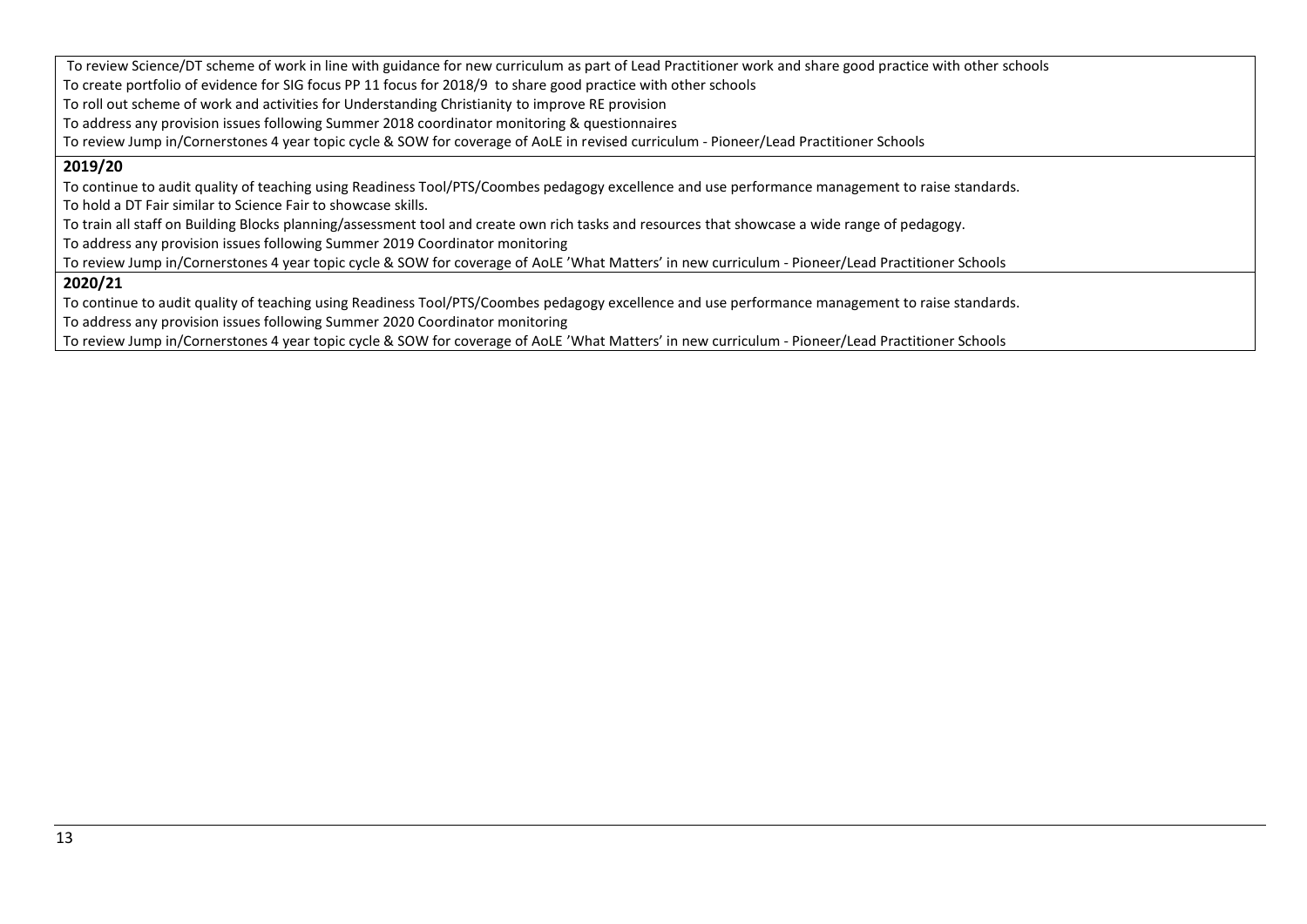# **KQ4: CARE, SUPPORT AND GUIDANCE**

| 4.1 Tracking, monitoring and the provision of learning support                                                                                                                                                                                                                                                                                                                                                                                                                                                                                                                                                                                                                                                                                                                                                                                                                                                                                                                                                                                                                                                                                                                                                                                                                                                                                                                                                                                                                                                                                                                                                                                                                                                                                                                                                                                                                                                                                                                                                                                                                                                                                                                                                                                                                                                                                                                                                                                                                                                                                                                                                                                                                                                                                                                                                                                                                                                                                                                                                                                                                                                                                                                                                                                                                                                                                                                                                                                                                                                                                                                                                                                                                                                                                                                                                                                                                                                                                                                                                                                                                                                                                                                                                                                                                                                                                                                                                                                                                                                                                                                                                                                                                                                                                                                                                                                                                                                                                                                                                                                                                                                                                                                                                                                                                                                                                                                                                                                                                                                                                                                                                                                                                                                                                                                                                                                                                                                                                                                                                                              | <b>Evidence</b>                                                                                                                                                                                                                                                                                                                                                                                                                                                                                                                                                      |
|---------------------------------------------------------------------------------------------------------------------------------------------------------------------------------------------------------------------------------------------------------------------------------------------------------------------------------------------------------------------------------------------------------------------------------------------------------------------------------------------------------------------------------------------------------------------------------------------------------------------------------------------------------------------------------------------------------------------------------------------------------------------------------------------------------------------------------------------------------------------------------------------------------------------------------------------------------------------------------------------------------------------------------------------------------------------------------------------------------------------------------------------------------------------------------------------------------------------------------------------------------------------------------------------------------------------------------------------------------------------------------------------------------------------------------------------------------------------------------------------------------------------------------------------------------------------------------------------------------------------------------------------------------------------------------------------------------------------------------------------------------------------------------------------------------------------------------------------------------------------------------------------------------------------------------------------------------------------------------------------------------------------------------------------------------------------------------------------------------------------------------------------------------------------------------------------------------------------------------------------------------------------------------------------------------------------------------------------------------------------------------------------------------------------------------------------------------------------------------------------------------------------------------------------------------------------------------------------------------------------------------------------------------------------------------------------------------------------------------------------------------------------------------------------------------------------------------------------------------------------------------------------------------------------------------------------------------------------------------------------------------------------------------------------------------------------------------------------------------------------------------------------------------------------------------------------------------------------------------------------------------------------------------------------------------------------------------------------------------------------------------------------------------------------------------------------------------------------------------------------------------------------------------------------------------------------------------------------------------------------------------------------------------------------------------------------------------------------------------------------------------------------------------------------------------------------------------------------------------------------------------------------------------------------------------------------------------------------------------------------------------------------------------------------------------------------------------------------------------------------------------------------------------------------------------------------------------------------------------------------------------------------------------------------------------------------------------------------------------------------------------------------------------------------------------------------------------------------------------------------------------------------------------------------------------------------------------------------------------------------------------------------------------------------------------------------------------------------------------------------------------------------------------------------------------------------------------------------------------------------------------------------------------------------------------------------------------------------------------------------------------------------------------------------------------------------------------------------------------------------------------------------------------------------------------------------------------------------------------------------------------------------------------------------------------------------------------------------------------------------------------------------------------------------------------------------------------------------------------------------------------------------------------------------------------------------------------------------------------------------------------------------------------------------------------------------------------------------------------------------------------------------------------------------------------------------------------------------------------------------------------------------------------------------------------------------------------------------------------------------------------------------------------------------|----------------------------------------------------------------------------------------------------------------------------------------------------------------------------------------------------------------------------------------------------------------------------------------------------------------------------------------------------------------------------------------------------------------------------------------------------------------------------------------------------------------------------------------------------------------------|
| Systematic, manageable records are in place for individuals, groups and classes. Each year, teachers take part in core subject target setting for their classes in order to<br>contribute to ambitious targets for end of Key Stage assessment results. These are compared to FFT estimates & quartile predictions & the context discussed where<br>they differ for individuals. Progress against these are monitored termly via INCERTS & Excel value-added spreadsheets (effectively monitoring progress each half term)<br>It is possible to chart/graph pupils progress against targets and compare to the rest of the class/group for expected and above expected progress. It is also possible to<br>select vulnerable groups such as eFSM, EAL, ALN, age & gender (ie summer boys), CLA, Ethnic groups, ACE, MAT. Due to the small size of cohorts and low numbers of<br>vulnerable groups, all staff know all children well. Prior to pupils starting school, teachers use assessment information from parents, preschool providers or previous<br>schools to inform planning for learning.<br>Baseline observations (two weeks for compact FPP, but extended over a six week period) form a comprehensive picture of the needs of children. Wellbeing &<br>involvement levels (based on Laever's scale observations in FP and using SELFIE online tool in KS2) also provide a starting point to measure progress. ELSA<br>interventions such as 'Cwtch' nurture sessions are reviewed along with incident logs and progress in other areas to support pupils with emotional and social needs.<br>The school has the capacity to respond to short term issues and for example, has successfully supported pupils affected by bereavement, domestic violence, relocated<br>from traumatic events in foreign countries and reintegrated pupils who failed to thrive in other schools. Extremely positive parent & pupil comments and messages<br>have demonstrated the success of this support. External agency advice is sought where needs are not being fully met and partnerships such as with psychologists,<br>educational welfare officers, school nurses and OOST tutors have ensured that pupils still continue to make progress despite absence. Each term LEA provides<br>individual pupil attendance data, this can be also analysed along with annual tests & individual criteria of SELFIE Wellbeing.<br>To analyse children's next step in each area, staff use the INCERTS LNF planning & assessment tool. Although ongoing formative assessment may occur daily, or at the<br>end of modules of learning, formal AfL assessment activities are undertaken at the end of each term too for value-added data analysis. Provision is audited at the end<br>of each topic and the planning skills files highlighted- demonstrating good coverage. Other interim termly measures for literacy and numeracy include standardised<br>Salford Reading, RWI Spelling; Big Maths CLIC & SAFE; & Write Stuff. Summative assessments include annual WNT, GL non-verbal reasoning & reading now.<br>This termly tracking informs the need for early intervention to support children failing to meet targets. Intervention tracking is measured in smaller steps using B<br>squared materials and online tools such as LEXIA/Nessy/1stClass@Number that informs plans; monitor progress in small steps and identify weaknesses. Children's<br>level of support is outlined on Provision Maps, Well-Being Plans, Individual Learning/Behaviour Plans, Healthcare Plans or Personal Care Plans. These are regularly<br>evaluated and reviewed to determine whether plans are effective in ensuring progress or meeting needs. Most pupils withdrawn for intervention programmes such as<br>Lexia, 1stClass@Maths, Catch-up, ELKLAN Time to Talk & Speed Sounds make good progress. Where children fail to make progress or achieve their potential despite<br>interventions, external support is secured and staff work closely with these outside agencies to meet pupil's needs. Vale indicators are used for placing pupils at<br>SA/SA+ etc Referral procedures are followed according to Vale guidelines and close liaison with parents takes place throughout the process, along with detailed<br>records. Parents are informed regularly through formal and informal discussions of their child's progress. Speech, occupational and physiotherapists, outreach and<br>specialist teachers liaise with staff to provide strategies, resources, sessions and diagnostic assessment. Programmes are reviewed and where necessary support is<br>secured from ANF panel- additional LSA, specialist training etc.<br>Liaising with cluster schools (also with small cohorts) enables funding for interventions or training, reduces licence fees and facilitates MAT provision activities. Other<br>partnerships, such as intergenerational volunteers providing additional basic skills consolidation activities; EMAS, Barnardos counselling, social services, CAMHS, Early<br>Help/Families First, Family Information Service providing specialist services.<br>Parents are invited to a class workshop at the start of every year to better understand how they can support their child; comprehensive parent pages on the website<br>provide further information links; community leaflets in the foyer signpost support groups; each term they are reminded about the importance of attendance through<br>the Callio initiative; and Face2Face workshops also model activity ideas and share resources. Pupil progress is reported to parents twice yearly in Parents' meetings<br>(Autumn & Summer Terms) and through a written report in the Summer Term. Reports set future targets for pupils' next steps and ask for parents comments. Staff or<br>parents often request further meetings should the need arise. Pupils are also asked to give their viewpoint on their progress- this supports their Growth Mindset. | <b>Baseline</b><br>Assessment Data<br>Value-added<br>tracking<br>AWCDS<br>GL test/ WNT data<br><b>B-Squared /ALN</b><br>intervention<br>tracking data<br><b>Medical Needs File</b><br><b>ALN File</b><br><b>INCERTS</b><br><b>ARRT policy</b><br><b>Marking Policy</b><br>Lesson<br>observations/<br><b>Monitoring Reports</b><br>Listening to<br>Learners /<br><b>Book scrutiny</b><br>/Pupils self<br>assessments<br>CA reports<br><b>Digital Portfolios</b><br>Immersion Jump in<br>Day -Planning<br>sheets (Audit of<br>coverage)<br>Behaviour/ Bullying<br>Logs |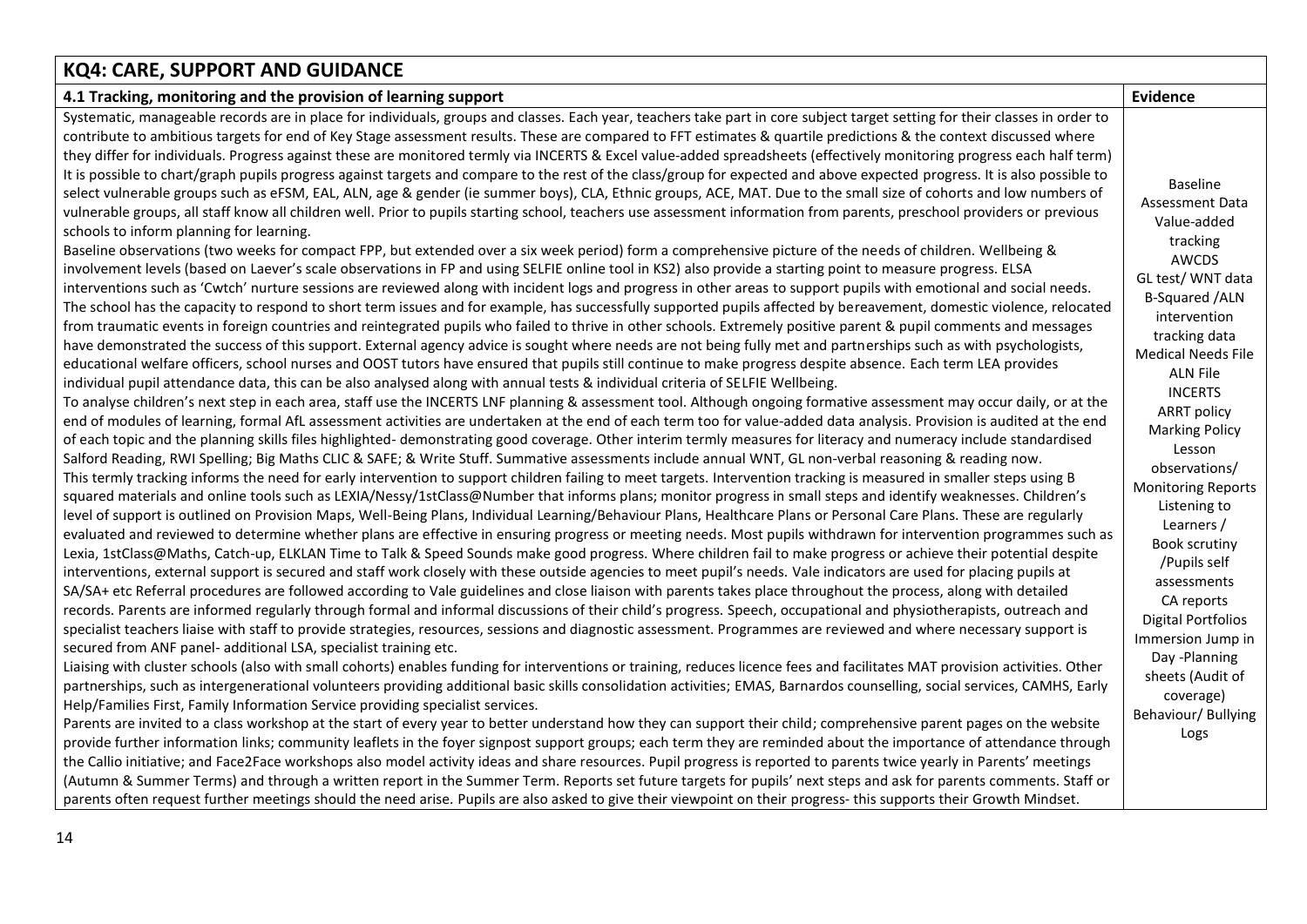| 4.2 Personal development (including spiritual, moral, social and cultural development)                                                                                       | <b>Evidence</b>           |
|------------------------------------------------------------------------------------------------------------------------------------------------------------------------------|---------------------------|
| The care, support & guidance needs of all pupils (including vulnerable ones) are increasingly met, with extensive policies, procedures and curriculum guidance               |                           |
| understood and followed by all staff. Summaries are contained in handbooks for staff and visitors. Schemes of work for RE, PSHE, PSWBCD, Spirituality and Worship            |                           |
| contribute to the development of children's spiritual, moral, social and cultural development, as well as incidentally through the ethos.                                    |                           |
| Pupils Committees or responsibility posts (Super Ambassadors, Ethos, Eco, Healthy Schools, JRSO, Fairtrade, School Council, peer supporters, PE monitors and Digital         | Policies: Visitor &       |
| Leaders) are highly effective in contributing to improving standards. Pupils regularly make decisions about the life and role of the school and its community. They are      | Staff Handbook            |
| instrumental in influencing what and how they learn, (jump in days, enrichment afternoons, brain builders). All pupils, including those from vulnerable groups have          | Sex & Relationships       |
| roles and are actively engaged in decision making. Web pages detail the impact and celebrate the achievement of awards.                                                      | Substance misuse &        |
| Health & wellbeing is promoted through lessons, afterschool clubs and through committee activities contributing to the Healthy Schools & ActivMarc initiatives.              | Smoke Free school         |
| Pupil/parent questionnaires identify that nearly all children know what to do if they are experiencing difficulties or concerns (eg worry box, friendship bench, peer        | Healthy Food &            |
| supporters, cwtch Club, buddies, as well as talking to staff). Healthy schools is reinforced by a wealth of partners, external visitors & visits such as RNLI, the community | <b>Fitness</b>            |
| PCSO, Atal y Fro (healthy relationship sessions), Cardiff & Vale Health Board (re Drug & substance misuse), disability sport Wales and Race Equality First. Following        | eSafety                   |
| these sessions most pupils can identify positive age appropriate lifestyle choices. Pupil merit assemblies demonstrate the wide range of outside interests and pupil         | Discipline & Anti-        |
| participation in the arts, sport and recreation. SportsWales survey is positive, suggesting healthy interests; pupils enjoy healthy snacks and access to regular water;      | <b>Bullying</b>           |
| and parents support smoke free school and healthy lunchboxes. The Healthy Schools Committee had an integral role in providing evidence for the Phase 6 Award.                | RE/PSHE/PSWBCD/           |
| The School council fed back school improvement priorities; decided upon the charity focus; suggested ideas for afterschool clubs; made improvements to the learning          | <b>SEAL themes</b>        |
| environment (toilets, picnic benches & lockers), contributed to the premises health and safety audit; promoted anti-bullying weeks; and ensured pupils knew                  | Spirituality/             |
| behaviour codes (creating Pupil's Guide to Good Behaviour'). Following implementation of WAG Bullying Guidance there was a reduction of identity based bullying-             | Worship SOW               |
| no Racist & Homophobic bullying occurred in 2017/8. Pupil decision making through UNICEF (Rights to Action) Pupil Voice Wales programme & Super Ambassadors                  | Global Schools            |
| continued to result in initiatives being led by pupils that maintained or improved standards. Incidents of bullying & discrimination are rare, but nearly all parents and    | Audit                     |
| pupils feel this is dealt with fairly according to the policies.                                                                                                             | <b>School Rules</b>       |
| Nearly all pupils display a strong sense of right and wrong. Christian values permeate all aspects of school life and as a result the majority of pupil's social skills are  | displays                  |
| perceived to be excellent. Pupils are able to engage in conflict resolution and can suggest suitable sanctions in response to poor behaviour. Early intervention             | Lesson                    |
| programme for children with social skill difficulties, are generally effective in ensuring that pupils make progress, reducing the need for support. All pupils contribute   | observations/             |
| to fundraising events and activities and these occasions raise their awareness of those who are less fortunate than themselves. Children's prayers reflect their             | Coordinator               |
| understanding of social issues. Pupils demonstrate improved collaborative skills when attempting TASC activities and when working cross-phase during enrichment              | <b>Monitoring Reports</b> |
| days. Many pupils have the skills and knowledge to manage everyday life as independently as they can-evidenced particularly during adventurous residential weeks             | Worship File              |
| Pupils eligible for FSM are not disadvantaged. Partnerships with local businesses ensure that families are supported financially, so that pupils can fully access all        | <b>Pupil Committee</b>    |
| aspects of extra-curricular activities and trips. PDG is currently used to support closing the gap literacy & numeracy activities, Cluster LACPDG for growth mindset and     | minutes & Action          |
| Services grant is used for additional ELSA sessions. Standards in PSWBCD & PSHE are high. Visitors to the school or providers at trip venues always comment on the           | Plans                     |
| politeness and kindness of the pupils.                                                                                                                                       | SportsWales Survey        |
| As well as the curriculum, Worship is used to establish moral rules of behaviour and promote equality. Qualities are inherent in the stories chosen and form the basis       | Planning                  |
| for the discussions about honesty, fairness, justice etc. Half termly Values and Growth Mindset reinforce these attributes. Nearly all pupils demonstrate a very positive    | Listening to              |
| attitude. The school vision promotes equality and a statement reflects this in every policy, with practice reflecting human rights. The Strategic Equality Plan              | Learners/video            |
| successfully raises awareness of equality and diversity issues among pupils, staff & Governors- challenging stereotypes, promoting positive views and valuing diversity.     | <b>SMSC</b> interviews    |
| Equality issues are effectively addressed and achievements and incidents are monitored as part of the policy procedures. Extremism of any form is challenged and             | Pupil                     |
| vulnerable pupils supported.Parents are kept well informed of proposed actions and their concerns and suggestions are valued. Debate amongst the children with               | questionnaires,           |
| regards to equality and diversity is encouraged through working with external partners, PSHE/PSWBCD lessons and class reflective sessions. A welcome area in the             | Suggestion                |
| school foyer reinforces the schools aim for celebrating language and diversity across the world. Visits to St Pauls CIW Primary (very high ethnic background) in Cardiff     | boxes/Worry box           |
| enabled pupils to share religious celebrations, plan a joint worship and discuss Ethos Committee roles. These ensure pupils are given the opportunity to challenge           | Behaviour/Bullying        |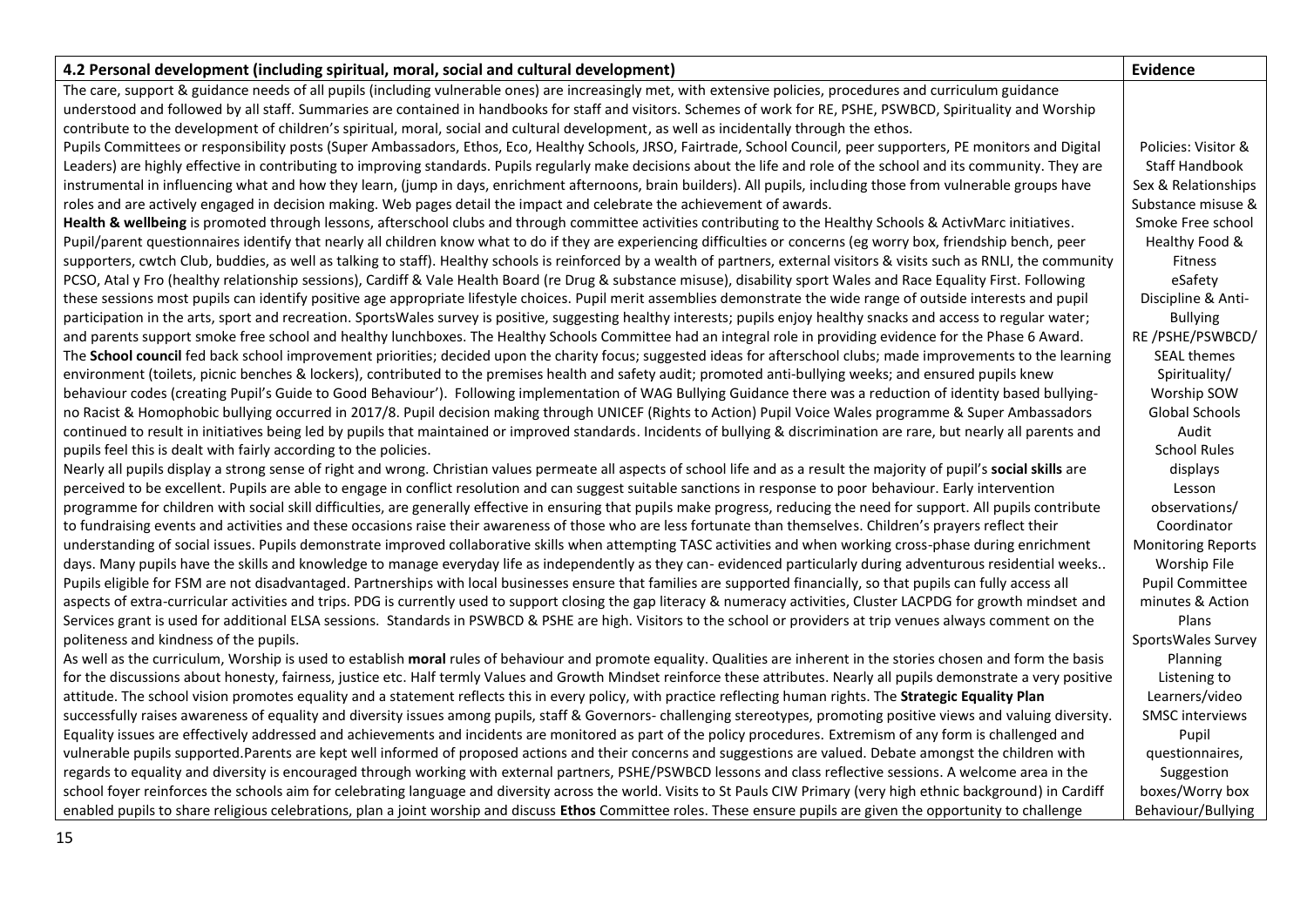stereotypes and focus on Rights to Action. Gender stereotyping is also particularly challenged. Positive role models are promoted and pupils demonstrate a good understanding of the world of work on trips into the community, in Enterprise & TASC activities, in their response to visitors and by jobs in the role play areas. The **EcoSchools** Committee promotes sustainability, spreading the 'reduce, reuse and recycle' message. The success of pupils' roles is reflected in the third platinum flag award. Pupils take an active role in ensuring the grounds are well maintained- part of their Christian stewardship of God's world. Each class has flower beds and pots to maintain; can access the conservation bio-diversity area; can grow fruit, vegetables and herbs in a cultivation garden of raised beds; reflect quietly in the Peace Prayer garden; and engage in sports and active play using break time resources. Pupils are encouraged to respect their community, leading 'Keep our village/beach tidy' projects and supporting local charities such as Cowbridge Rotary - planting crocus for Purple4Polio and daffodils for Marie-Curie.

Opportunities for ESDGC are planned throughout all topics and partnership with cluster schools share good practice. Eco and **Fairtrade** committees lead in this area. A cross-phase Global Enrichment Day project with St Nicholas was very successful in meeting the 4 purposes and a case study was produced for HWB. The school has completed the Global Schools Network Audit and is working on actions, which include fair-trade uniform options. Global links occur through Jenga, a Christian community in Uganda; fundraising for toilet twinning; engagement in national events or fundraising for disasters - Christian Aid/Red Nose Day/Children in Need; and previous links to a Christian Ship visiting countries around the world established further opportunities to compare cultures and discuss justice and equality. St David's welcomes pupils from religious and non religious backgrounds. Each class has a **spirituality** area & children are encouraged to explore & ask questions about their own and others values, beliefs, feelings & emotions. The outdoor spirituality areas, Prayer Peace Garden and stewardship Eco activities encourage awe & wonder. Worship explores Christian values and beliefs. Pupils are encouraged to perform in Worship so that their talents are shared and they act as inspiration to others. The other faiths strand of the RE syllabus encourages pupils to explore cultural beliefs & values. Children from other faith / non faith backgrounds share experiences of their celebrations and beliefs, bringing in artefacts and resources from home such as special items, clothes and food. A face2face parent meeting shares how the school promotes SMSC and encourages pupils to ask critical questions. Supervising arrangements are in place to support pupils where parents have chosen withdrawal from RE or Collective Worship. Ongoing communication with parents aims to share curriculum planning and ensure that these pupils receive no social detriment as a result. Pupil SMSC interviews demonstrate how confidently they reflect on religious and non-religious responses to fundamental questions, as well as reflecting on their own beliefs or values.

The **cultural** background of pupils is used to support the curriculum. Parents & relatives visit to lead authentic multicultural activities, focusing on food, stories and popular festivals/ celebrations. Ex-pupils annually return to the school from Japan for two weeks each year to share their culture experiences. When no children from ethnic background attend the school, a rolling programme of a range of festivals are planned, supported with resources from ex parents or religious/non-religious visitors .Staff can then give authentic accounts of the attitudes, values and traditions of diverse cultures during PSHE/PSWBCD lessons and Worship. Musicians, theatres, storytellers are welcomed into school to perform for the children so that the pupils are aware of the importance of culture in general and their own Welsh culture in particular. Lead Creative Schools projects used Welsh cultural stories, art work, music and visits into the local community as inspiration to engage pupil's imagination and expressive capacities. Performances shared at the Tramshed and Wales Millennium Centre demonstrated their creativity and collaboration skills. Welsh language and culture is celebrated with an Eisteddfod held at the school in which children are very keen to partake. This involves classes singing, playing instruments, dancing, reciting poetry, choral speaking and completion of Welsh themed creative tasks. Attendance at the Vale hosted National Eisteddfod was encouraged through displays of Celtic inspired artwork linked to a local archaeological dig organised by the National Museum.

Pupils are beginning to demonstrate how they are ethical, informed citizens, ready to be citizens of Wales and the world. The school feels it is successful in its strategic aims for personal development of its pupils.

- *Learn to value ourselves and others as Jesus did.*
- *Support sustainability and healthy lifestyles*
- *Celebrate our Welsh culture and our place within the global community*
- *Demonstrate and promote equality, tolerance and forgiveness for all*

Logs Health & Safety Audits / Risk **Assessments** Well-Being Plans /Well-being observations Equality Logs Classroom displays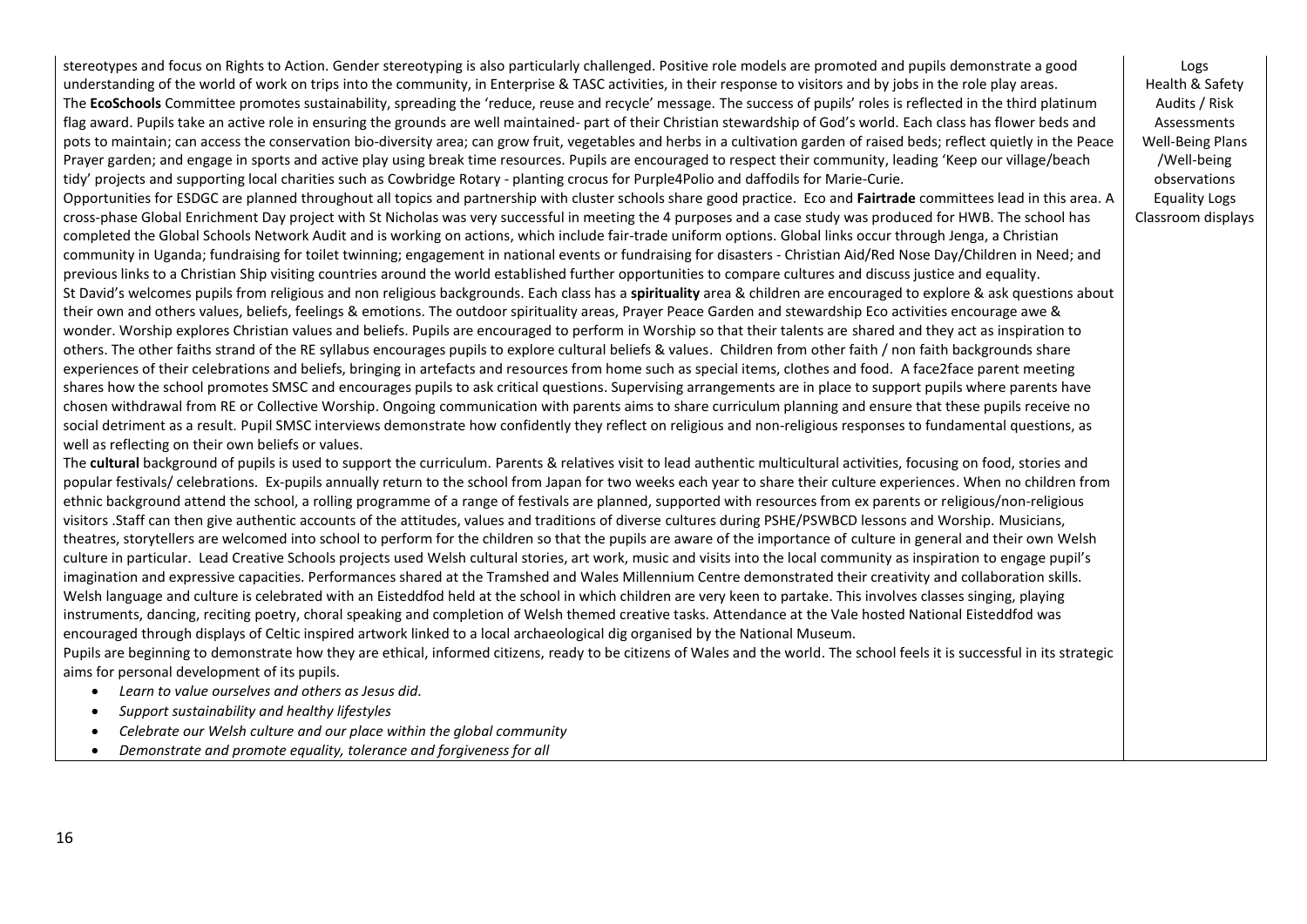| 4.3 Safeguarding                                                                                                                                                                                                                                                                        | <b>Evidence</b>                  |
|-----------------------------------------------------------------------------------------------------------------------------------------------------------------------------------------------------------------------------------------------------------------------------------------|----------------------------------|
| The school mission statement is "To be a special place, a safe place, a place of learning, a place of nurture and exploration". It aims to "provide a safe, nurturing and                                                                                                               | Completed Estyn                  |
| happy environment" where all children are fully protected. Compliance to agreed local policies and procedures and full partnership with other local agencies ensure                                                                                                                     | Self-Evaluation Tool             |
| that reasonable measures are taken to minimise risks of harm to children's welfare and appropriate actions are taken to address any concerns. Parent and pupil                                                                                                                          | Policies: Child                  |
| questionnaires evidence that nearly all pupils feel safe. A Safeguarding board is displayed in the staffroom and a Face2Face parent meeting communicates all                                                                                                                            | Protection                       |
| safeguarding policy and procedures.                                                                                                                                                                                                                                                     | Safeguarding                     |
| Policies and procedures reflect the seven core aims for children's wellbeing in Wales. The Safeguarding Coordinator has used the Estyn self evaluation tool to ensure                                                                                                                   | Safer Recruitment                |
| safeguarding arrangements meet good practice guidelines. A summary below:                                                                                                                                                                                                               | Health & Safety/                 |
| • LEA model policies were adopted for the safe recruitment & management of staff. All staff /volunteers are DBS checked, qualified for roles, receive induction                                                                                                                         | <b>Emergency Plan</b>            |
| handbook & training, are supervised according to LEA risk assessments and receive annual updated safeguarding training.                                                                                                                                                                 | Healthcare &                     |
| • Security includes CCTV access, signing in and out and code locks on external gates. Lower fences have been clad for privacy and all doors have been upgraded from<br>keypads to fob passes. All staff & pupils follow procedures in relation to challenging visitors and contractors. | administration of<br>medicine    |
| • Staff use positive behaviour strategies to discipline pupils and record incidents in monitoring logs. Behaviour is managed in such a way as not to impede the progress                                                                                                                | SEP/RED/DED                      |
| of others. Staff adhere to the LEA model Physical Intervention guidance and reporting. Physical Intervention & restraint is only used as a last resort by staff with Team                                                                                                               | plans/                           |
| Teach qualifications. There is no designated Time-out room, but safe, supervised spaces are planned /set up as needed.                                                                                                                                                                  | Accessibility /                  |
| • Monitoring of behaviour logs feeds into anti-bullying strategies. Oppressive behaviour; bullying or discriminatory harassment is very rare. However LEA model policy                                                                                                                  | Access /ALN &                    |
| procedures are in place to respond to such unacceptable behaviour. Bullying UK link on website. Pupils identify that they are aware of strategies to respond to                                                                                                                         | Inclusion                        |
| incidents and where to get help. Bullying is monitored for equality issues. The Strategic Equality Plan was publicised to ensure that the school met the needs of pupils                                                                                                                | Anti-Bullying /                  |
| and the wider community. No negative feedback was received and it is reviewed annually.                                                                                                                                                                                                 | Behaviour /                      |
| • 1st day response confirms pupil safe arrival in school and helps to avoid unauthorised absence. Attendance is monitored using CSC Callio initiative and patterns are                                                                                                                  | Discipline/Physical              |
| analysed for unusual absences and disappearances. Liaison with EWO, school nurse, Ed. Psychologists and OOST staff review and support pupils' engagement and                                                                                                                            | Restraint &                      |
| investigate unexplained medical conditions.                                                                                                                                                                                                                                             | Timeout                          |
| . School adheres to the AWCPP. Fully trained, named persons are responsible for child protection, each classroom has safeguarding prompt cards and all staff receive                                                                                                                    | eSafety/Acceptable               |
| updated annual training. Visitors are also given prompt cards on the reverse of their fob. The early identification of children in need or at risk of significant harm is                                                                                                               | use/Social                       |
| secured and support with multiagency referrals ensures that children are protected. Safeguarding logs are added to SIMs for safe S2S transfer to next school.                                                                                                                           | Media/Use of                     |
| . Model LEA GDPR polices, retention and public notices have been adopted and all staff trained in updated Data Protection practice.                                                                                                                                                     | Photography                      |
| • The headteacher (IOSH trained) & caretaker are responsible for health & safety and carry out comprehensive weekly audits. However, all staff know they have a                                                                                                                         | <b>LAC</b>                       |
| duty to adhere to guidance, policy and procedures. Up to date building compliance records are in place for all areas. The maintenance of grounds & buildings follows a                                                                                                                  | <b>GDPR</b>                      |
| proactive as well as reactive approach. Risk assessments are carried out for the site and all activities. Governors and pupils annually carry out a premises survey and                                                                                                                 | <b>Educational Trips</b>         |
| update risk assessment. Pupils, staff and visitors are safe when engaged in school activities. Pupils, staff and visitors respond quickly and safely to fire drills.                                                                                                                    | <b>INSET diary</b>               |
| Maintenance of safety equipment is contracted and Fire Safety Audits resulted in the installation of an upgraded fire alarm. An emergency evacuation plan is in place.                                                                                                                  | Equality/bullying                |
| . With parents consent, pupils with allergies or medical needs have photos displayed for all staff in the staffroom & kitchen, as well as class register packs. Healthcare                                                                                                              | logs                             |
| plans are agreed and regularly reviewed; relevant documents are completed to allow administration of medication. Parents adhere to 48 hour absence following                                                                                                                            | Link Governor / GB               |
| sickness and guidance for infectious diseases. All staff have been trained in Emergency First Aid. A member of staff also holds the full First Aid qualification. Minor and                                                                                                             | minutes                          |
| major accidents and injuries are recorded to enable the HT to review H & S around the school.                                                                                                                                                                                           | <b>EVOLVE</b>                    |
| • Effective policies/procedures ensure the health, wellbeing and safety of pupils, staff and volunteers on educational visits. Comprehensive compliance and risk                                                                                                                        | Visitor log                      |
| assessments are secured using the EVOLVE online tool.                                                                                                                                                                                                                                   | Parent & Pupil<br>questionnaires |
| . Wellbeing is measured using Laevers & SELFIE and pupil needs are addressed.                                                                                                                                                                                                           | Listening to                     |
| . PSHE curriculum and visits from external providers successfully promote healthy relationships. Staff are trained to be aware of and report child sexual exploitation,                                                                                                                 |                                  |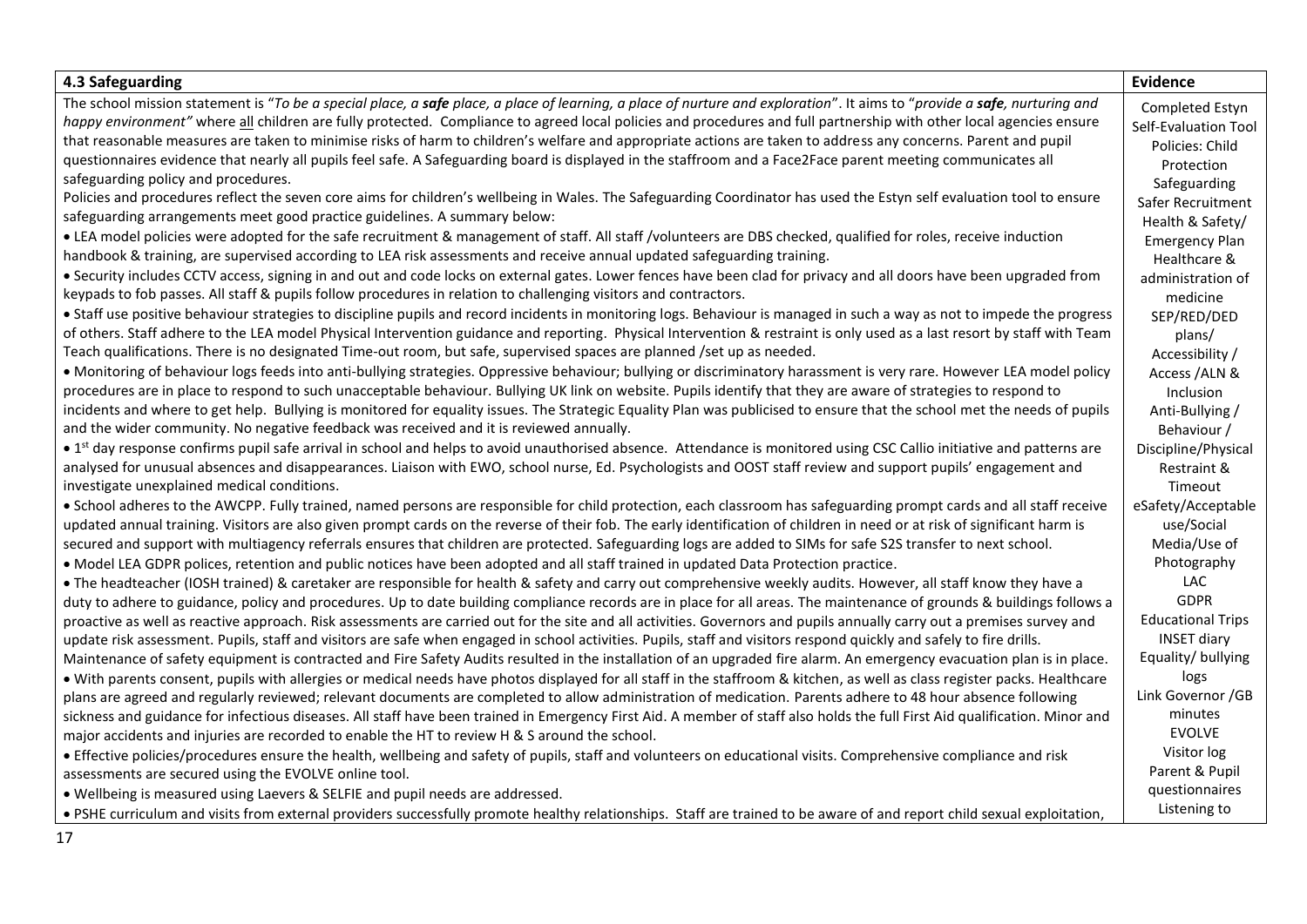| trafficking and forced marriage, signposting victims of abuse to appropriate help and support.<br>• All staff have had prevent radicalisation and extremism training and monitor all pupils displaying any vulnerable behaviours/characteristics.<br>• All staff are aware of mandatory reporting duty for female genital mutilation<br>. Healthy eating and drinking is promoted by the Healthy schools committee, as well as PSHE curriculum.<br>· PSHE curriculum, Healthy Schools Committee and visits from external providers successfully raise awareness of drugs and substance misuse. Staff challenge persons<br>who contravene the Smoke Free school policy.<br>. Pupils, staff and parents are made aware of policy and guidance related to e-safety, internet safety and cyberbullying. DCF provides effective activities and signposts<br>suitable resources for all age groups. 360 progress. PCSO offers parent workshops. CEOP/'Think UKnow' links on website. Staff aware of reporting procedures to LEA.                                                                                                                                                                                                                                                                                                                                                                                                                                                                                                                                                                                                                                                                                                                                                                                                                                                                                                                                                                                                                                                                                                                                                                                                                                                                                                                                                                                                                                                                                                                                                                                                                                                                                                                                                                                                                                                                                                                                                                                                                                                                                                                                                                                                                                                                                                                                                                                                                                                                                                                                                                                                                                                                                                                                                                                                                                                                                                                                                                                                                                      | Learners<br>Staff & Visitor<br>Handbooks<br><b>LEA HR Policies</b> |
|-----------------------------------------------------------------------------------------------------------------------------------------------------------------------------------------------------------------------------------------------------------------------------------------------------------------------------------------------------------------------------------------------------------------------------------------------------------------------------------------------------------------------------------------------------------------------------------------------------------------------------------------------------------------------------------------------------------------------------------------------------------------------------------------------------------------------------------------------------------------------------------------------------------------------------------------------------------------------------------------------------------------------------------------------------------------------------------------------------------------------------------------------------------------------------------------------------------------------------------------------------------------------------------------------------------------------------------------------------------------------------------------------------------------------------------------------------------------------------------------------------------------------------------------------------------------------------------------------------------------------------------------------------------------------------------------------------------------------------------------------------------------------------------------------------------------------------------------------------------------------------------------------------------------------------------------------------------------------------------------------------------------------------------------------------------------------------------------------------------------------------------------------------------------------------------------------------------------------------------------------------------------------------------------------------------------------------------------------------------------------------------------------------------------------------------------------------------------------------------------------------------------------------------------------------------------------------------------------------------------------------------------------------------------------------------------------------------------------------------------------------------------------------------------------------------------------------------------------------------------------------------------------------------------------------------------------------------------------------------------------------------------------------------------------------------------------------------------------------------------------------------------------------------------------------------------------------------------------------------------------------------------------------------------------------------------------------------------------------------------------------------------------------------------------------------------------------------------------------------------------------------------------------------------------------------------------------------------------------------------------------------------------------------------------------------------------------------------------------------------------------------------------------------------------------------------------------------------------------------------------------------------------------------------------------------------------------------------------------------------------------------------------------------------------------------------|--------------------------------------------------------------------|
| KQ4: CARE, SUPPORT & GUIDANCE Success at meeting 2017/8 priorities                                                                                                                                                                                                                                                                                                                                                                                                                                                                                                                                                                                                                                                                                                                                                                                                                                                                                                                                                                                                                                                                                                                                                                                                                                                                                                                                                                                                                                                                                                                                                                                                                                                                                                                                                                                                                                                                                                                                                                                                                                                                                                                                                                                                                                                                                                                                                                                                                                                                                                                                                                                                                                                                                                                                                                                                                                                                                                                                                                                                                                                                                                                                                                                                                                                                                                                                                                                                                                                                                                                                                                                                                                                                                                                                                                                                                                                                                                                                                                                              |                                                                    |
| New duty staff were trained in how to support positive play. Behaviour sanctions and rainbow ladder updates were shared with staff. Break & lunch time resources were replenished to<br>encourage positive play and reduce conflicts that could lead to bullying. Staff reported quality of play was much improved.<br>School Council created a new Pupils' Guide to Good behaviour. Y5 Peer Supporters were trained on playground and monitor the impact on the behaviour and well-being of pupils.<br>Completed by LCW (Pupils need to be more proactive) 2018 pupil questionnaire perceptions of behaviour compared to previous years: Y3/4 maintained 80% behave well; Y4/Y5 96%<br>compared to 60-80% previously; However, Y6 felt only 81% compared to 100% previously.<br>Face2Face meeting shared strategies for behaviour & discipline with parents- annual parent questionnaire was very positive about discipline and anti-bullying.<br>Strategic Equality Plan targets were shared with stakeholders during Face2face workshop and no issues were raised.<br>Improved attendance at family services, but conflicting response to evaluating Worship. Positive weekly evaluations and listening to learner interviews, but more negative pupil<br>questionnaires.<br>Pupil Committee action plans were effective at reaching targets and securing improvements and awards Healthy Schools Phase 6<br>Ambitious attendance targets were not achieved - commentary shows robust procedures in place, but a persistent absenteeism & punctuality issues for a few pupils with genuine reasons.<br>Positive review of impact of Lexia FP roll out and 1stClass@Maths( impact of the Small Schools Grant Project)- supporting ALN. Very positive impact for 1stClass@number Good progress<br>with both initiatives 88% reduced to 52% below year group in Lexia and pupils on 1st class at number made 14 months progress in 5 months<br>Administration of Medicine Policy updated in line with the Supporting Pupils with HealthCare needs model guidance.<br>GDPR policy and procedures in place.<br>Liaison with external agencies to address any issues SELFIE sociograms/Attitude Survey/Laevers observations 2017 EP gave advice to teachers on informal liaison day and strategies<br>impacting upon pupils wellbeing. The increased use of Mindset activities and refreshed use of thinking skills, had a huge impact on pupil well-being, significantly contributed to excellent<br>progress in Y6. It was also identified as a positive strategy by pupil questionnaires. Standards of pupil self-esteem have risen due to the Mindset work, but monitoring implementation of<br>SELFIE tool to focus interventions was not completed due to internet issues-LEA to analyse and return results.<br>Accuracy of PSWBCD teacher assessments was reviewed and school appeared to have been harsher than cluster and other LEAs in CSC, but evidence continues to be very subjective.<br>Ongoing discussions planned across LEA & wider<br>Mobility in FP causing issues with classes over 30 in small space. Implement FP Profile into Y2- first year. FP standards show upward trends. Tricky in small space with insufficient room for<br>high quality continuous provision- reorganisation & grants sought for 2018/9.<br>RE: continued monitoring of differentiation; possibility of more drama/dance/ art in lessons & use of outdoors; continued raising awareness of multi-faith diversity; greater focus on Judaism<br>in year2; more use made of trips/visitors to assist learning; new additions to Understanding Christianity scheme created by network of church school. Planned focus for 2018/9 Enrichment<br>afternoons<br>New Safeguarding Governor has received up-to-date training and disseminated ALN Bill implications to Governors following Learning Walk.<br>New staff & pupils are aware of e-safety, data protection etc linked to 360 audit Parent attendance at PCSO eSafety/Internet workshop was very disappointing. |                                                                    |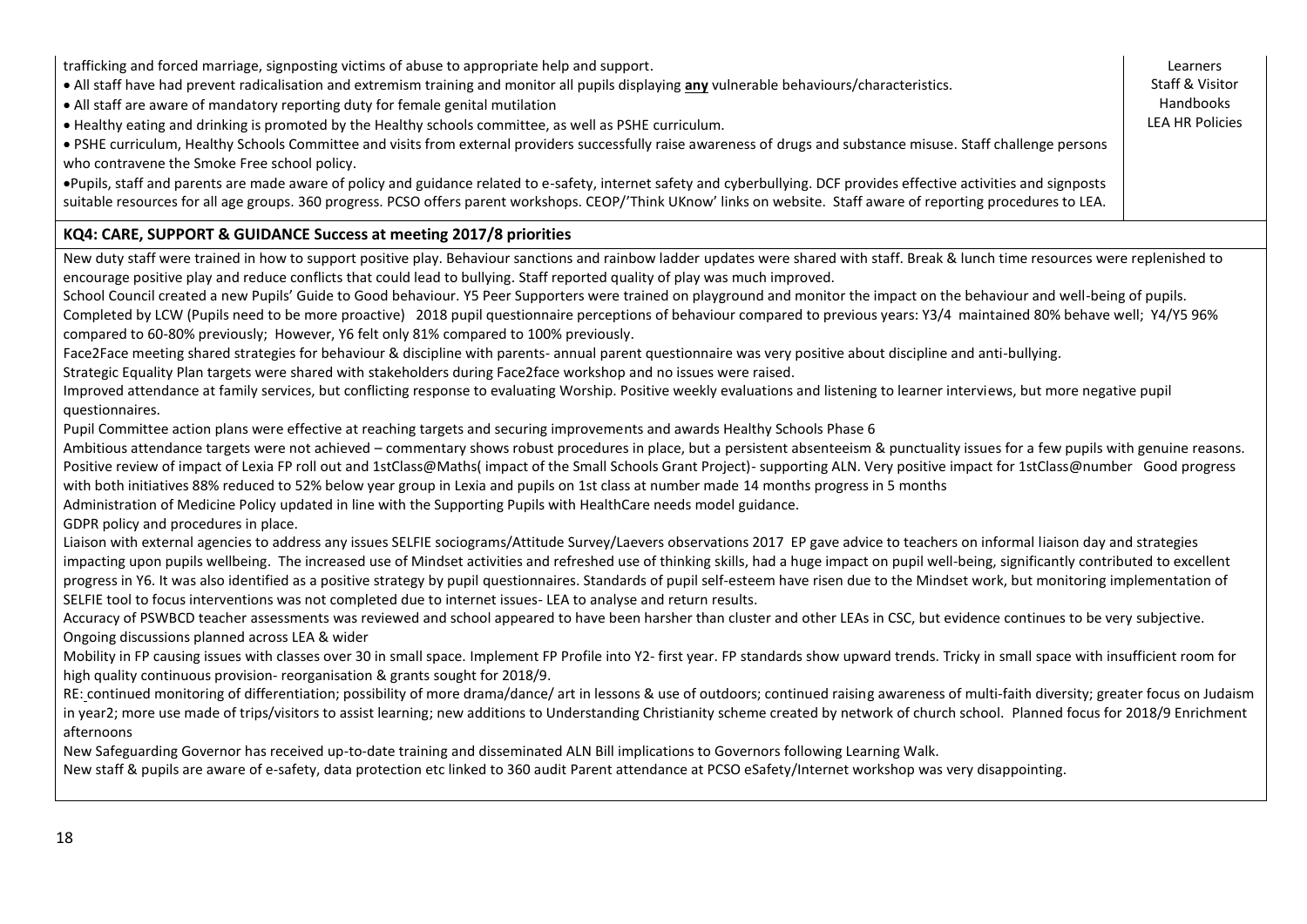#### **Emerging priorities for development: 2018/19**

To ensure all staff are fully aware of individual pupils' needs in relation to learning pedagogy and wellbeing : Good Day/Bad Day; pupil individual YETI meetings; raising awareness of the needs of Services families

To use Face2Face termly workshop meetings to strengthen parent relationships: Successful Futures & new curriculum; ALN Bill updates; GDPR implications; Impact survey for new school; increased input into self-evaluation.

To ensure all Safeguarding requirements are met linked to staff training, policy & procedure, in response to new guidance during 2018/9

To improve ongoing communication with parents of pupils with ALN/OOST/EHE

To continue to develop community & parental links in relation to changes - focus on sharing teaching approaches & AfL

To consider any ALN AWCDS & Baseline analysis issue from 2018 data: To maintain or improve support for pupils with ALN in response to proposed ALN Bill, despite significant cuts in

funding reducing staffing levels. (Investigate wraparound preschool provision).

To liaise with external agencies to address any issues that arise from SELFIE sociograms/Attitude Survey/Laevers observations 2018

To ensure succession planning for staff trained in intervention implementation

To investigate how Building Blocks can be used for whole school tracking (*Should future budget/grants allow, to improve ICT emerging technology infrastructure and licences, using proven good practice tools such as Building Blocks)*

#### **2019/20**

To take part in the Mitre Mark programme ensuring that the school is effective in recognising the impact of its Christian character on the life and learning of every child To prepare staff for the new curriculum ensuring that expected pedagogy, skills and knowledge for each year group is clearly detailed and provision altered to meet the changes.

To address issues identified by Coordinator monitoring summer 2019 & liaise with Hub/ Pioneer /other Lead Practitioner schools re good practice for revised curriculum

To continue to develop community & parental links in relation to changes - focus on sharing teaching approaches & AfL

To take part in the Mitre Mark programme ensuring that the school is effective in recognising the impact of its Christian character on the life and learning of every child.

To review Safeguarding Audit using Estyn Tool

To train the next round of Peer Supporters on playground and monitor the impact on the behaviour and well-being of pupils. (every 2years)

To consider any ALN AWCDS & Baseline analysis issue from 2019 data

To liaise with external agencies to address any issues that arise from SELFIE sociograms/Attitude Survey/Laevers observations 2019

To ensure succession planning for staff trained in intervention implementation

### **2020/21**

To prepare staff for the new curriculum ensuring that expected pedagogy, skills and knowledge for each year group is clearly detailed and provision altered to meet the changes.

To address issues identified by Coordinator monitoring summer 2019 & liaise with Hub/ Pioneer /other Lead Practitioner schools re good practice for revised curriculum

To continue to develop community & parental links in relation to changes - focus on sharing teaching approaches & AfL

To take part in the Mitre Mark programme ensuring that the school is effective in recognising the impact of its Christian character on the life and learning of every child.

To review Safeguarding Audit using Estyn Tool

To train the next round of Peer Supporters on playground and monitor the impact on the behaviour and well-being of pupils. (every 2years)

To consider any ALN AWCDS & Baseline analysis issue from 2020 data

To liaise with external agencies to address any issues that arise from SELFIE sociograms/Attitude Survey/Laevers observations 2020

To ensure succession planning for staff trained in intervention implementation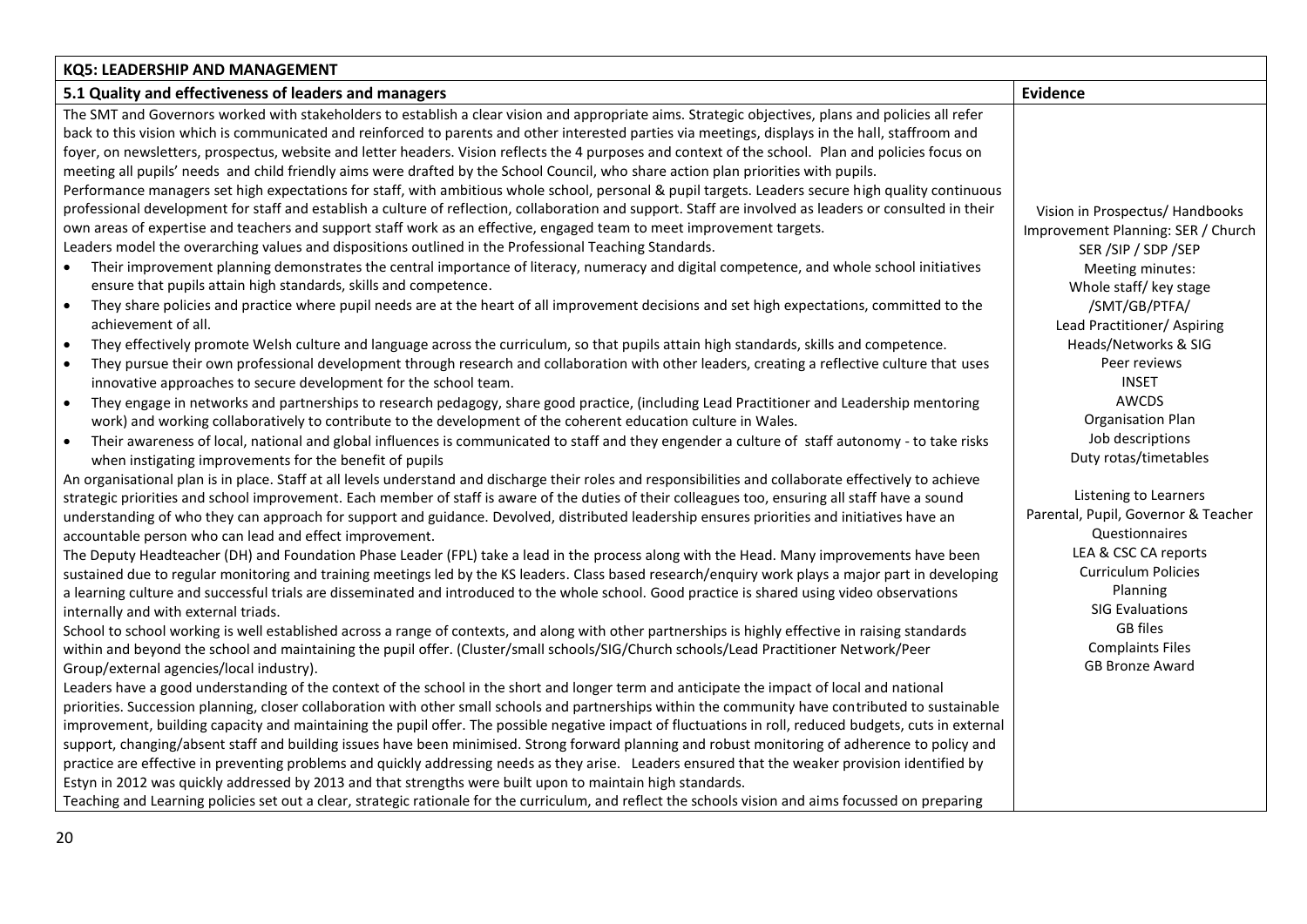| pupils to learn throughout their lives, so that they can play a full part in society. Success in meeting national & local priorities to develop pupils' skills<br>in Welsh/English, numeracy and ICT, (including pupils' eFSM) is evidenced by high standards achieved and above expected value-added progress.<br>Governors are aware of their roles & statutory obligations and attend training to obtain skills necessary to meet these regulatory and legal<br>requirements. All governors take account of relevant legislation and guidance to inform their decisions. They are a welcomed "critical friend."<br>Evidence collected for the Governors' Bronze Award demonstrates the Governing Body effectiveness. They do not just rely on Headteacher reports<br>to monitor the provision but engage in Learning Walks and liaison meetings linked to their role & responsibilities.<br>The Governing Body have been fully involved in evaluation & decision making for the strategic direction of the school. All committees have been |                                                                  |
|------------------------------------------------------------------------------------------------------------------------------------------------------------------------------------------------------------------------------------------------------------------------------------------------------------------------------------------------------------------------------------------------------------------------------------------------------------------------------------------------------------------------------------------------------------------------------------------------------------------------------------------------------------------------------------------------------------------------------------------------------------------------------------------------------------------------------------------------------------------------------------------------------------------------------------------------------------------------------------------------------------------------------------------------|------------------------------------------------------------------|
| established according to statutory requirements and members have been alerted to any policies, documentation & procedures that are relevant to                                                                                                                                                                                                                                                                                                                                                                                                                                                                                                                                                                                                                                                                                                                                                                                                                                                                                                 |                                                                  |
| their area of responsibility. School policies are submitted to the Governing Body for approval, as part of a rolling programme giving Governors                                                                                                                                                                                                                                                                                                                                                                                                                                                                                                                                                                                                                                                                                                                                                                                                                                                                                                |                                                                  |
| greater insight into the quality of the provision. The Curriculum/Standards Committee annually review evaluated SIP's and compared Self-Evaluation                                                                                                                                                                                                                                                                                                                                                                                                                                                                                                                                                                                                                                                                                                                                                                                                                                                                                             |                                                                  |
| Reports (way forward and data analysis for target setting) to the draft SIP, before agreeing for it to be put into place and allocating resources.                                                                                                                                                                                                                                                                                                                                                                                                                                                                                                                                                                                                                                                                                                                                                                                                                                                                                             |                                                                  |
| Following meeting with the Challenge Advisor, Headteacher performance management targets are set in the Autumn term linked to the SIP which in                                                                                                                                                                                                                                                                                                                                                                                                                                                                                                                                                                                                                                                                                                                                                                                                                                                                                                 |                                                                  |
| effect supports monitoring the effectiveness of school improvement. Governors review achievement targets each term.                                                                                                                                                                                                                                                                                                                                                                                                                                                                                                                                                                                                                                                                                                                                                                                                                                                                                                                            |                                                                  |
| Governors Report to Parents is comprehensive and informative. Stakeholders are aware of the role of the GB via the school prospectus, the school                                                                                                                                                                                                                                                                                                                                                                                                                                                                                                                                                                                                                                                                                                                                                                                                                                                                                               |                                                                  |
| website, the GB Annual Report to Parents and the AGM. They can find out who the governors are, their role and how to contact them if they need                                                                                                                                                                                                                                                                                                                                                                                                                                                                                                                                                                                                                                                                                                                                                                                                                                                                                                 |                                                                  |
| advice, seek an appeal or have a complaint to make. The complaints policy is communicated via the prospectus, website and handbook. Governors                                                                                                                                                                                                                                                                                                                                                                                                                                                                                                                                                                                                                                                                                                                                                                                                                                                                                                  |                                                                  |
| have had experience of management complaints at all stages including stage B and C appeals, where the LEA reported that the GB fulfilled its role                                                                                                                                                                                                                                                                                                                                                                                                                                                                                                                                                                                                                                                                                                                                                                                                                                                                                              |                                                                  |
| according to policy and upheld decisions. Governors quickly ensure that the school acts upon any recommendations.                                                                                                                                                                                                                                                                                                                                                                                                                                                                                                                                                                                                                                                                                                                                                                                                                                                                                                                              |                                                                  |
| 5.2 Self Evaluation processes and improvement planning                                                                                                                                                                                                                                                                                                                                                                                                                                                                                                                                                                                                                                                                                                                                                                                                                                                                                                                                                                                         | Evidence                                                         |
| Leaders gather and analyse a range of first-hand evidence of teaching, standards and provision to accurately identify and address the school's                                                                                                                                                                                                                                                                                                                                                                                                                                                                                                                                                                                                                                                                                                                                                                                                                                                                                                 |                                                                  |
|                                                                                                                                                                                                                                                                                                                                                                                                                                                                                                                                                                                                                                                                                                                                                                                                                                                                                                                                                                                                                                                |                                                                  |
| strengths and weaknesses. (SMT book scrutiny/Listening to learner reports/PM teaching observations; Coordinator Monitoring standards, provision &                                                                                                                                                                                                                                                                                                                                                                                                                                                                                                                                                                                                                                                                                                                                                                                                                                                                                              | Policies: Self Evaluation/PM/Equality                            |
| resource audit reports; Pupil Committee audits; Governor Learning Walk reports; Equality/ safeguarding/behaviour/incident logs; staff CPD                                                                                                                                                                                                                                                                                                                                                                                                                                                                                                                                                                                                                                                                                                                                                                                                                                                                                                      | Estyn / CSC CA reports                                           |
| evaluations/PM/initiative questionnaires; Staff meeting minutes; staff Continua/ Portal/Pedagogy audits; complaint logs/ parent feedback                                                                                                                                                                                                                                                                                                                                                                                                                                                                                                                                                                                                                                                                                                                                                                                                                                                                                                       | School SER / SEP / SDP / SIP- with                               |
| comments on pupil reports; a wide range of data: AWCDS & commentary /CSC WNT & VA Summary /FPP Baseline /Tracking file of internal test data/                                                                                                                                                                                                                                                                                                                                                                                                                                                                                                                                                                                                                                                                                                                                                                                                                                                                                                  | links to national & local priorities                             |
| INCERTS analysis/VA Excel on Hwb/ targets /ALN tool progress; internal and external audit reports)                                                                                                                                                                                                                                                                                                                                                                                                                                                                                                                                                                                                                                                                                                                                                                                                                                                                                                                                             | School prospectus / GB Annual                                    |
| A wide range of partners, including pupils and parents, are consulted during these processes. (Parent, pupils, staff and governor questionnaires/                                                                                                                                                                                                                                                                                                                                                                                                                                                                                                                                                                                                                                                                                                                                                                                                                                                                                              | Report to Parents /HT reports to GB                              |
| /parent feedback from Face2face meeting/ feedback from community consultation documents and meeting; partner award reports: Healthy Schools/                                                                                                                                                                                                                                                                                                                                                                                                                                                                                                                                                                                                                                                                                                                                                                                                                                                                                                   | Budget & financial reports/ GB                                   |
| ECO Schools /Basic Skills/Investors in People/ Fairtrade/ ActivSchools; External audits: Challenge Adviser feedback/ Welsh Advisor L2L/Building                                                                                                                                                                                                                                                                                                                                                                                                                                                                                                                                                                                                                                                                                                                                                                                                                                                                                                | finance minutes                                                  |
| Accessibility Audit/Attitude surveys/ SELFIE /Health & Safety/HT Peer Reviews/Church Advisory Teacher feedback/SportsWales survey)                                                                                                                                                                                                                                                                                                                                                                                                                                                                                                                                                                                                                                                                                                                                                                                                                                                                                                             |                                                                  |
| Robust improvement planning processes accurately identify and link emerging priorities for improvement to the outcomes of the school's self-                                                                                                                                                                                                                                                                                                                                                                                                                                                                                                                                                                                                                                                                                                                                                                                                                                                                                                   | Internal audits using external                                   |
| evaluation procedures.                                                                                                                                                                                                                                                                                                                                                                                                                                                                                                                                                                                                                                                                                                                                                                                                                                                                                                                                                                                                                         | guidance eg: Estyn safeguarding                                  |
| Within severe budget constraints, leaders appropriately allocate sufficient resources to support the improvement of priorities.                                                                                                                                                                                                                                                                                                                                                                                                                                                                                                                                                                                                                                                                                                                                                                                                                                                                                                                | tool/ ICT 360 / Global awareness /                               |
| School improvement plans define relevant and measurable actions for improvement, with specific, realistic timescales, clearly identifying personnel                                                                                                                                                                                                                                                                                                                                                                                                                                                                                                                                                                                                                                                                                                                                                                                                                                                                                            | LEA Well-being/CSC                                               |
| with the relevant expertise to lead and those staff who are involved in implementation. Action planning has a proven track record in improving                                                                                                                                                                                                                                                                                                                                                                                                                                                                                                                                                                                                                                                                                                                                                                                                                                                                                                 | CLA/Categorisation step 2/ CSC                                   |
| standards of teaching and learning, leading to a positive impact on pupils' learning and wellbeing.                                                                                                                                                                                                                                                                                                                                                                                                                                                                                                                                                                                                                                                                                                                                                                                                                                                                                                                                            | <b>Successful Futures Readiness</b>                              |
| The school prospectus, HT reports to governors and GB annual reports to parents highlight the success and progress of actions to address<br>recommendations from the 2012 Estyn inspection or from strategic partners. The 2013 Estyn revisit demonstrated that school's actions have quickly                                                                                                                                                                                                                                                                                                                                                                                                                                                                                                                                                                                                                                                                                                                                                  | tool/Church school section 50 self-<br>evaluation/ CRIS2 reviews |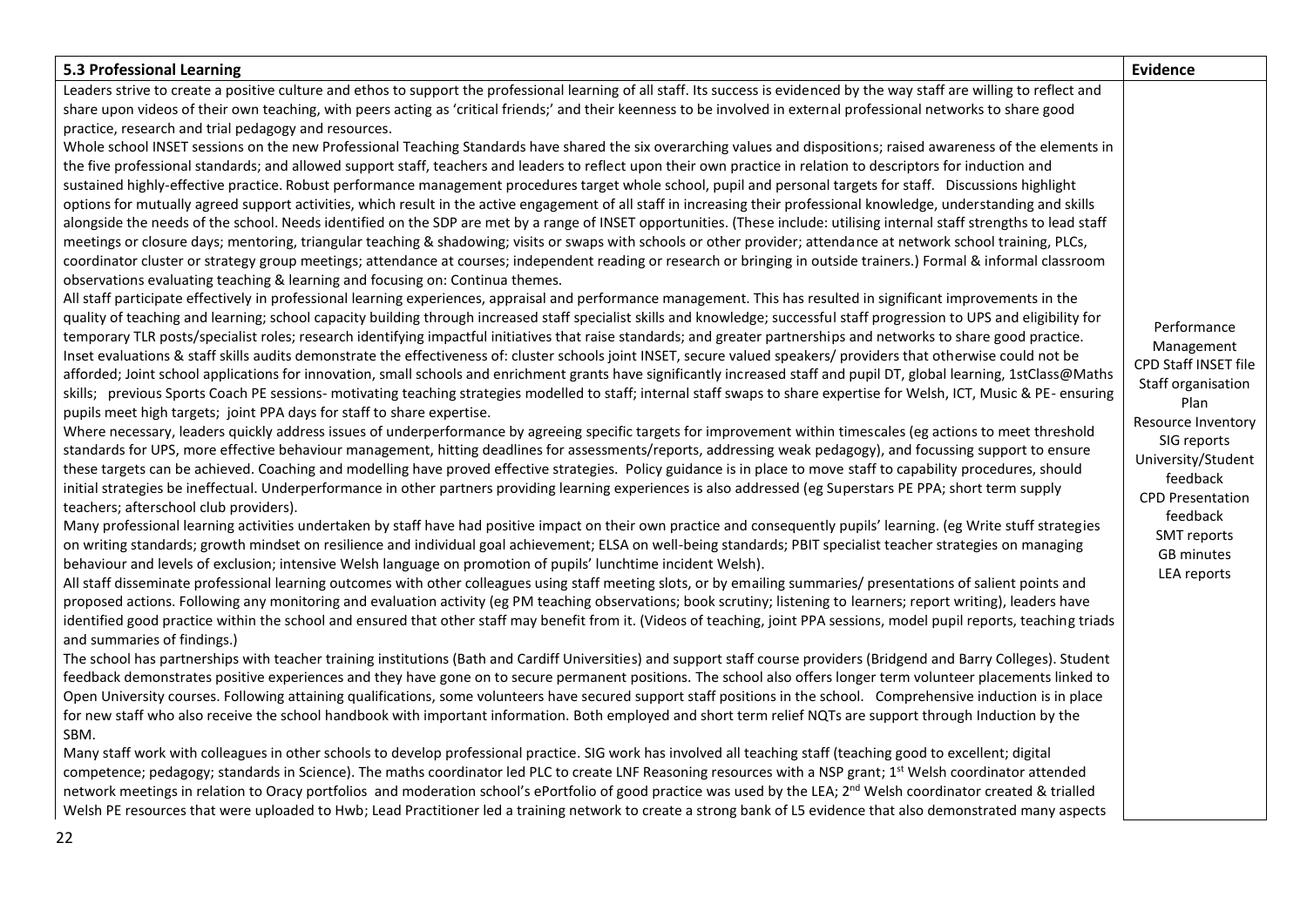| of Successful Futures 12 Pedagogical Principles and attends Hub/Pioneer school meetings concerned with new curriculum; the ICT coordinator attends cluster DCF &<br>SIG meetings to keep up-to-date with emerging technologies and add activities to the scheme of work; the SENCO attends cluster and LEA network meetings<br>, comparing response to proposed ALN Bill changes; the RE coordinator was involved in a network to update and improve the Llandaff Diocese scheme of work; the<br>Headteacher is a mentor for Aspiring Church Heads and an NPQH assessor and moderator; the Headteacher is also involved with a church school HT network, small<br>school network and attends global network meetings.                                                                                                                                                                                                                                                                                                                                                                                                                                                                                                                                                                                                                                                                                                                                                                                                                                                                                                                                                                                                                                                                                                                                                                                                                                                                                                                                                                                                                                                                                                                                                                                                                                                                                                                                                                                                                                                                                                                                                                                                                                                                                                                                                                                                                                                                                                                                                                                                                                                                                                                                                                                                                                                                                                                                                                                                                                                                                                                                                                                                                                                                                                                                                                                                                                                                                                                                                                                                                                                                                                                                                                                                                                                                                                                                                                                                                                                                                                                                                                                                                                        |                                                                                                                                                                                                                       |
|--------------------------------------------------------------------------------------------------------------------------------------------------------------------------------------------------------------------------------------------------------------------------------------------------------------------------------------------------------------------------------------------------------------------------------------------------------------------------------------------------------------------------------------------------------------------------------------------------------------------------------------------------------------------------------------------------------------------------------------------------------------------------------------------------------------------------------------------------------------------------------------------------------------------------------------------------------------------------------------------------------------------------------------------------------------------------------------------------------------------------------------------------------------------------------------------------------------------------------------------------------------------------------------------------------------------------------------------------------------------------------------------------------------------------------------------------------------------------------------------------------------------------------------------------------------------------------------------------------------------------------------------------------------------------------------------------------------------------------------------------------------------------------------------------------------------------------------------------------------------------------------------------------------------------------------------------------------------------------------------------------------------------------------------------------------------------------------------------------------------------------------------------------------------------------------------------------------------------------------------------------------------------------------------------------------------------------------------------------------------------------------------------------------------------------------------------------------------------------------------------------------------------------------------------------------------------------------------------------------------------------------------------------------------------------------------------------------------------------------------------------------------------------------------------------------------------------------------------------------------------------------------------------------------------------------------------------------------------------------------------------------------------------------------------------------------------------------------------------------------------------------------------------------------------------------------------------------------------------------------------------------------------------------------------------------------------------------------------------------------------------------------------------------------------------------------------------------------------------------------------------------------------------------------------------------------------------------------------------------------------------------------------------------------------------------------------------------------------------------------------------------------------------------------------------------------------------------------------------------------------------------------------------------------------------------------------------------------------------------------------------------------------------------------------------------------------------------------------------------------------------------------------------------------------------------------------------------------------------------------------------------------------------------------------------------------------------------------------------------------------------------------------------------------------------------------------------------------------------------------------------------------------------------------------------------------------------------------------------------------------------------------------------------------------------------------------------------------------------------------------------------|-----------------------------------------------------------------------------------------------------------------------------------------------------------------------------------------------------------------------|
| <b>5.4 Use of Resources</b>                                                                                                                                                                                                                                                                                                                                                                                                                                                                                                                                                                                                                                                                                                                                                                                                                                                                                                                                                                                                                                                                                                                                                                                                                                                                                                                                                                                                                                                                                                                                                                                                                                                                                                                                                                                                                                                                                                                                                                                                                                                                                                                                                                                                                                                                                                                                                                                                                                                                                                                                                                                                                                                                                                                                                                                                                                                                                                                                                                                                                                                                                                                                                                                                                                                                                                                                                                                                                                                                                                                                                                                                                                                                                                                                                                                                                                                                                                                                                                                                                                                                                                                                                                                                                                                                                                                                                                                                                                                                                                                                                                                                                                                                                                                                  | <b>Evidence</b>                                                                                                                                                                                                       |
| The school has limited resources due to significant budget restraints; however it uses these efficiently and proportionately. Each area of the curriculum is fairly well<br>resourced to support teaching & learning. A resource audit is undertaken every two years as part of the self-evaluation rolling programme. A full inventory of<br>resources is available electronically and also evident in schemes of work.<br>The head liaises with the FMS officer & Finance Committee of the GB to set a budget, which is mainly determined by outrun budget fixed costs & priorities for<br>improvement. It is only due to significant generation of income by staff, large donations from the active PTFA / GB fund covenanters and applications for a range of<br>additional grants that a budget can be set to cover essential costs.<br>Spending decisions and broad financial planning link appropriately to the school's strategic priorities and its improvement planning. When considering spending<br>decisions, short-term needs are balanced alongside the long-term needs of pupils, and local and national priorities.<br>Leaders know the costs of interventions, programmes and activities, and regularly review their impact for value for money.<br>The school has no reserves. There was no surplus or deficit in 2017 and in 2018, the small surplus was due to last minute WAG grants and additional income generated<br>from donations, staff work for LEA or CSC.<br>There is no trend of spending that is significantly above or below the annual delegated budget, but three year projections predict significant deficits. The vast majority<br>of staff being at the top end of their scales is the main factor for this issue, compounded by a previous falling roll. For the last four years, staffing redundancies have<br>been avoided by HT working as an External Mentor for NQT Induction in both CSC & EAS; DHT working as a Lead Practitioner for Science; HT role as SIG Convenor &<br>NPQH Assessor; maternity or staff securing promotion positions in other schools; and grants requiring temporary extra staff (Lead Creative Schools/Small<br>Schools/PDGLAC. The value of not losing the experienced staff with significant specialist skills and being prepared for sudden increases in class sizes has been justified.<br>It has also enabled extra support for pupils with ALN and opportunities for coaching and mentoring work.<br>There is an appropriate level of staffing and learning resources to deliver the planned curriculum effectively. The school always aims to keep class sizes to WAG<br>suggested levels, but in recent years a mixture of falling roll and then sudden increased mobility has negatively impacted class sizes. (Mid-year, both FP classes in<br>2017/8 rose above 30). The Headteacher and GB consider value for money when making decisions on class sizes and pupil: teacher ratios, but also prepares for<br>predicted changes in roll. A balance is achieved between staffing and other costs. Staffing, is the key to the success of school improvement so PM & CPD ensure good<br>practice is secured. The school demonstrates how it ensures value for money in this area through the impact upon standards. Short term falling roll and reduced<br>budget has been considered alongside predicted rises due to local housing developments.<br>For 2018/9, the adult child ratio in the FP is 1:8 at best and 1:16 at worst. KS2 classes have fewer than 30 pupils, but mixed ages with no in class support staff.<br>However, an LSA is available each afternoon to lead ALN withdrawal interventions. Capacity for SEN is particularly good, with a range of staff trained on Lexia,<br>1stClass@Maths, Catch Up strategies, Dyslexia, DEST, Team Teach and ELSA; and also ELKLAN specialist Speech & Language. However, these staff are also needed in<br>the growing Foundation Phase until income from proposed wrap around preschool provision can be secured.<br>The school makes effective use of specific funding and grants: The reduced Education Improvement Grant is now mainly used to part fund the FP staffing, but an<br>allocation for funded INSET is created using CSC reimbursement for HT NPQH work and other sources of grant funding. The school had not received any PDG in recent<br>years, but has been allocated a small amount that can be used to supplement ALN interventions in 2018/9. The headteacher has secured numerous school and cluster<br>school grants. Impact evaluations show excellent value for money. (Small schools, Innovation, PDGLAC, Enrichment, Lead Creative Schools, CRAMP, SSCECymru, Lead<br>Practitioner.) | <b>Budget reports</b><br>Unofficial School<br>Fund<br>Governors'<br>Covenanter<br>Account<br><b>CRAMP</b> reviews<br>Building &<br><b>Compliance Audits</b><br>Plan of School<br>Resource Inventory<br>Learning Walks |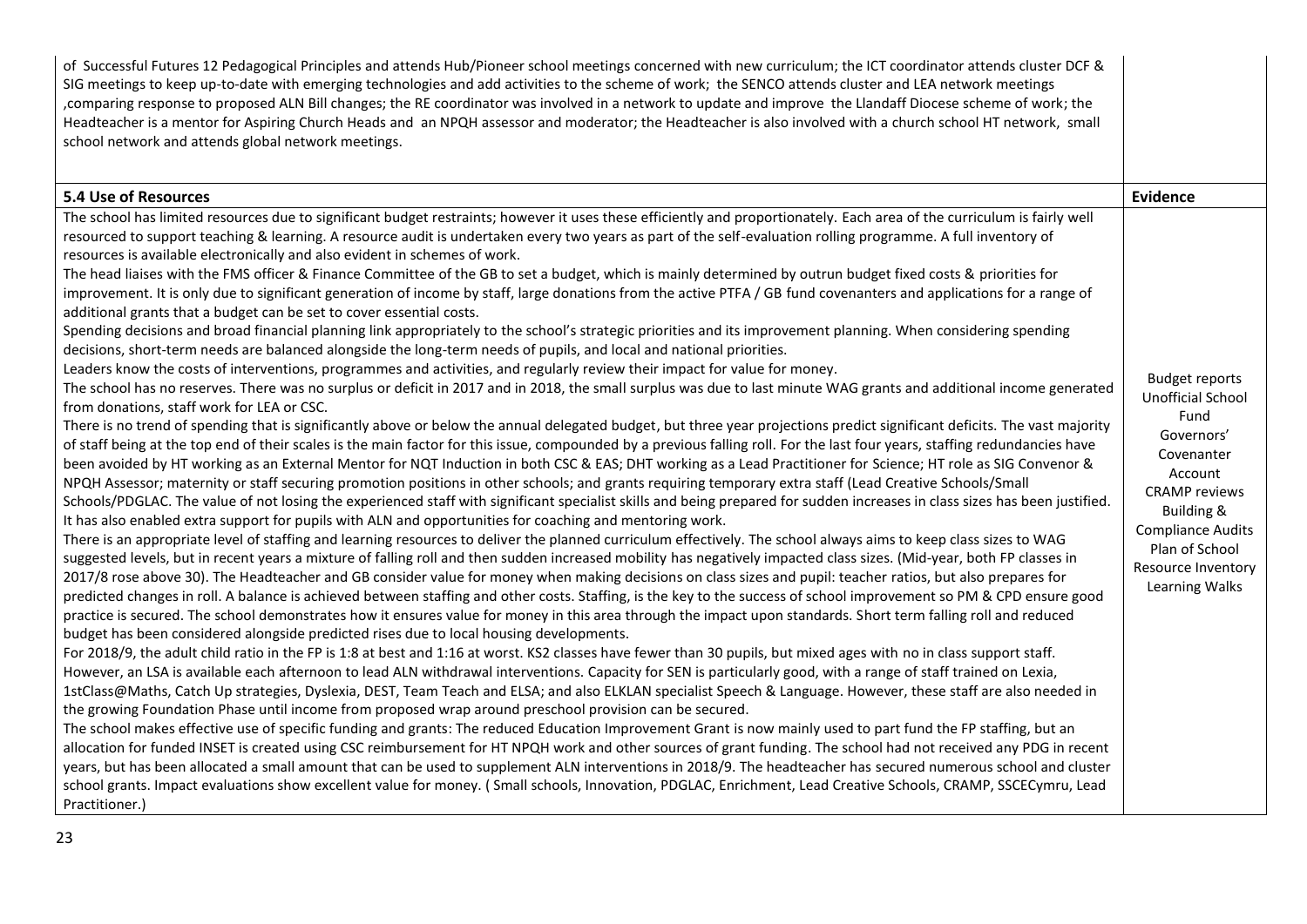The cost centre for resources is set related to self-evaluation findings - where coordinators report the resource needs for the future and the success of recent resource purchases. The school's unofficial school fund, PTFA, local business donations/sponsoring and supermarket voucher schemes play an essential role in securing resources for the school and supplementing the budget. However, this amount is not relied upon when setting the School Budget. These funds are externally audited. Annual finance audits have identified the schools good practice in relation to all budgets. Audit guidelines are strictly adhered to in relation to purchasing services and resources to ensure value for money. The school uses a corporate purchasing approach via the Buy4Wales site. Cluster working to secure services such as waste disposal are effective in keeping costs low. CRAMP & SALIX loan funding sought from the Diocese for building programmes.

The school uses its indoor and outdoor environment effectively and efficiently. Despite buildings no longer fit for purpose, every effort is made to ensure that the learning environment supports high quality teaching and learning, maximising the physical and mental wellbeing of pupils.

The school had a poor conditions survey in 2016. WAG Band B funding for a new school was secured and with the release of LEA contributions from 106 funding, the consultation process will commence. Due to significant housing developments in the locality it is anticipated that the school size would be increase to the more optimally financially viable - 210 on roll.

Over the past seven years, the buildings have been repaired and upgraded as far as possible and measures put in place to ensure health and safety requirements are met. During poor weather, lack of corridors still cause disruption to teaching in five classrooms; toilet provision is unsatisfactory in FP, but Y2 pupils can access KS2 provision; storage space has been improved with the purchase of outdoor sheds & a container; there is still insufficient cloakroom space, but lockers aim to address some of the issues.

Legally, there is sufficient indoor space for current pupil numbers enabling a range of resources and areas to be available to children at all times. Although, sometimes it can appear cramped, staff ensure that classrooms can be flexibly organised to meet all learning needs. The high quality displays reflect the broad, diverse curriculum and demonstrate all abilities. Staff take pride in their classroom environments and they provide stimulating areas for learning, with informative displays essential to children's learning. The continuous provision in Foundation Phase responds to the needs of pupils, their interests and ideas from their jump in day planning sessions. Good use is made of the improving outdoor provision, despite two successive years of storm damage and the need to extend into traditionally KS2 classrooms. The outdoor space is extensive and well resourced. The school has substantial grounds which are utilised as an integral part of the learning environment, but community resources such as the field and MUGA at the Village Hall are also used. Additional sheltered areas have ensured that the outdoor learning environment is more effective in safely maximising teaching & learning opportunities, whatever the weather. They also provide some protection for the three external classrooms to enter the main building. A gardening, multi-sensory area at the side of the school includes an amphitheatre to be used as an outdoor classroom. The Conservation Area (Eco Garden) at the bottom of the field continues to be a stimulating resource for learning, as well as supporting bio-diversity. A Peace Prayer Garden provides a reflective area for pupils.

The environment is reviewed annually to ensure that it is fully inclusive and meets the needs of all pupils. The school adheres to Fair Funding Guidelines to maintain and repair the buildings. In addition to the allocated budget the Head annually applies for CRAMP grant funding for planned buildings repair and maintenance programmes.

#### **KQ5: LEADERSHIP AND MANAGEMENT Success at meeting 2017/18 priorities:**

Staff were reorganised in response to predicted falling roll. The need for redundancies was again avoided. Although staffing levels were maintained, school was unable to fund recommended FP adult:pupil ratios- however value for money was secured as standards were improved/maintained.

Building issues were addressed: Improvements were made to Foundation Phase toilets; extensive roof and windows repairs addressed water egress; obsolete fire alarm was upgraded; 5 year wiring check was secured; tree surgeons made the grounds safe; additional disabled parking space was created; cloakroom needs were identified for PTFA fundraising; and fencing/doors were repaired.

Resources (furniture particularly) was audited based upon expected shift in key stage sizes. Furniture needs were identified and recycling other schools' surplus/ cast offs secured significant savings; some Welsh reading comprehension has occurred through subscription to Bore Da magazine and through online resources- new resources- poems, prayer books are still required; parents have been a great source of artefacts in history and the school was also involved in the Colwinston Community Changes Project, providing historical resources for their show in the Village Hall.